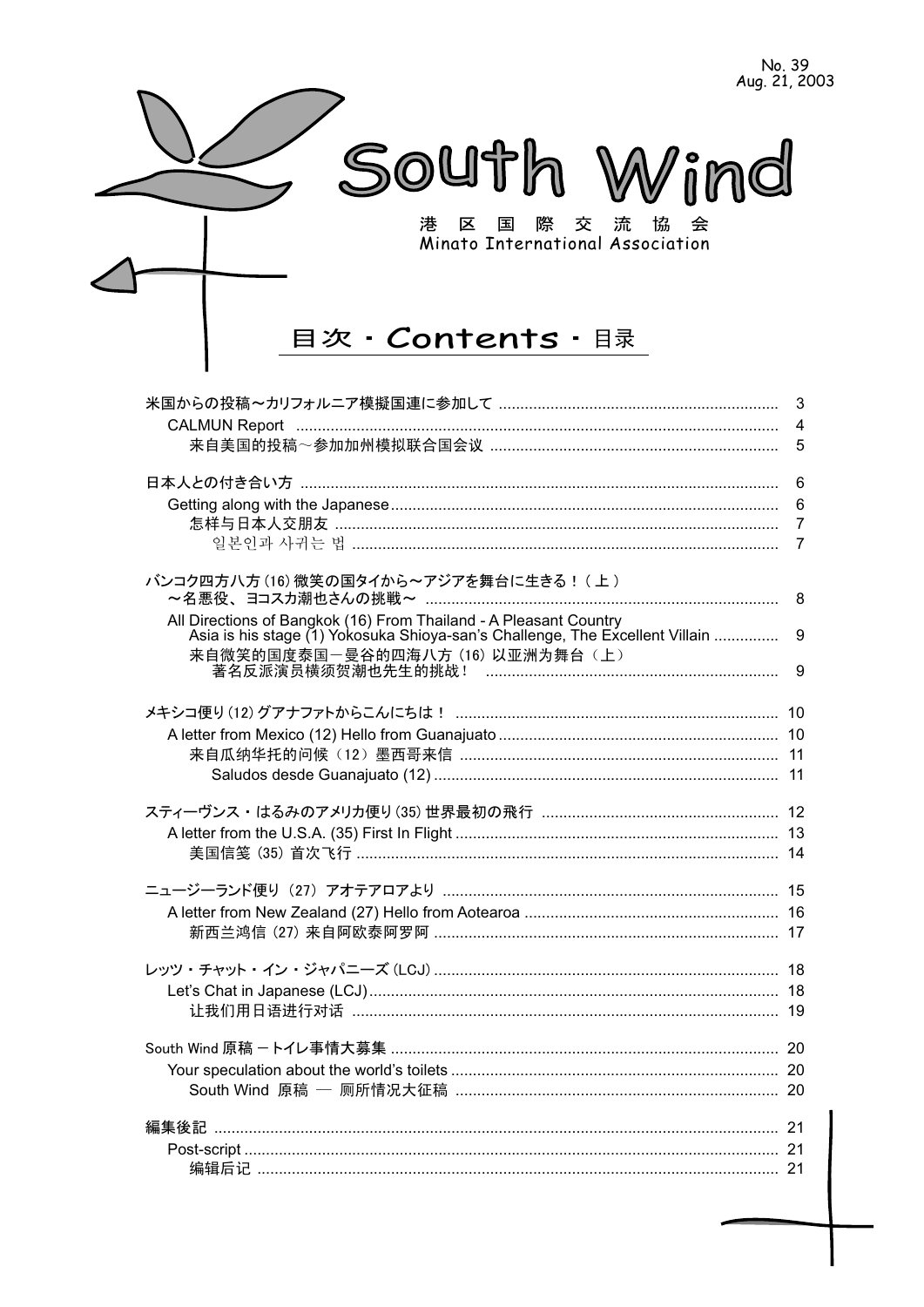### **South Wind ロゴマークデザイン:清水春奈(しみずはるな)・・・**

油彩を専攻し、卒業後は芸術学科で指導もおこなうかたわら、雑誌などでイラストレータとし ても活躍。デジタルアート、粘土オブジェ制作もする。プライベートでは1人娘が誕生し、楽しい妻・ 母ぶりを発揮。生粋の江戸っ子であり、粋人でもある。

### **Haruna SHIMIZU, designer of South Wind's new weathervane logo**

After graduating with a major in oil painting, Ms. Shimizu became an instructor in the art department; she also works as an illustrator for magazines and other media and creates digital art and clay objets. In her private life, Ms. Shimizu, a true "Edokko" (a native of Tokyo) and woman-of-the-world, enjoys being a wife and the mother of one daughter.

### 南风杂志标识记号设计:清水春奈 (SHIMIZU Haruna)•••

油画专业,毕业以后在艺术系做指导教师的同时,还在杂志上作为一个插图画家大显身手。也进 行数字艺术、粘土题材创作活动。在私生活方面, 有一个女儿, 是一位快乐的贤妻良母。是地道的 江户人,也是一个多才多艺的人。





## **港区国際交流協会 交流サロンのご案内**

参加者が自由におしゃべりする場として、隔月第三金曜日の夜、「交流サロン」を開いています。200 円程度のスナック菓子をご持参の上、ご参加ください。詳細はお問い合わせ下さい。Tel. 03-3578-3530 10 月 17 日(金)午後 6 時 30 分~ 8 時 30 分 港区役所 10 階 1012 会議室

### **MIA Friendship Lounge – Let's talk over a cup of tea!**

We welcome your attendance at our MIA Friendship Lounge. The 3<sup>rd</sup> Friday of every 2nd month is your time to participate in mutual understanding and communication between Japanese and non-Japanese residents. Feel free to visit the space and please bring a snack worth 200 yen with you. For details, please call MIA at: 03-3578-3530.

> Oct. 17 (Fri.), 18:30-20:30 Minato City Hall 10th floor, #1012

### 交流社交室信息

为了促进,外国人和日本人的交流,隔月第三个星期五晚上,以下时间举办交流社交室,届时请邀请朋 友一起参加。参加者请携带 200 日元左右的小吃参加。详细的情况请打电话问询: Tel. 03-3578-3530

> 10 月 17 日 (星期五) 下午 6:30-8:30 于 港区区役所 10 层 1012 会议室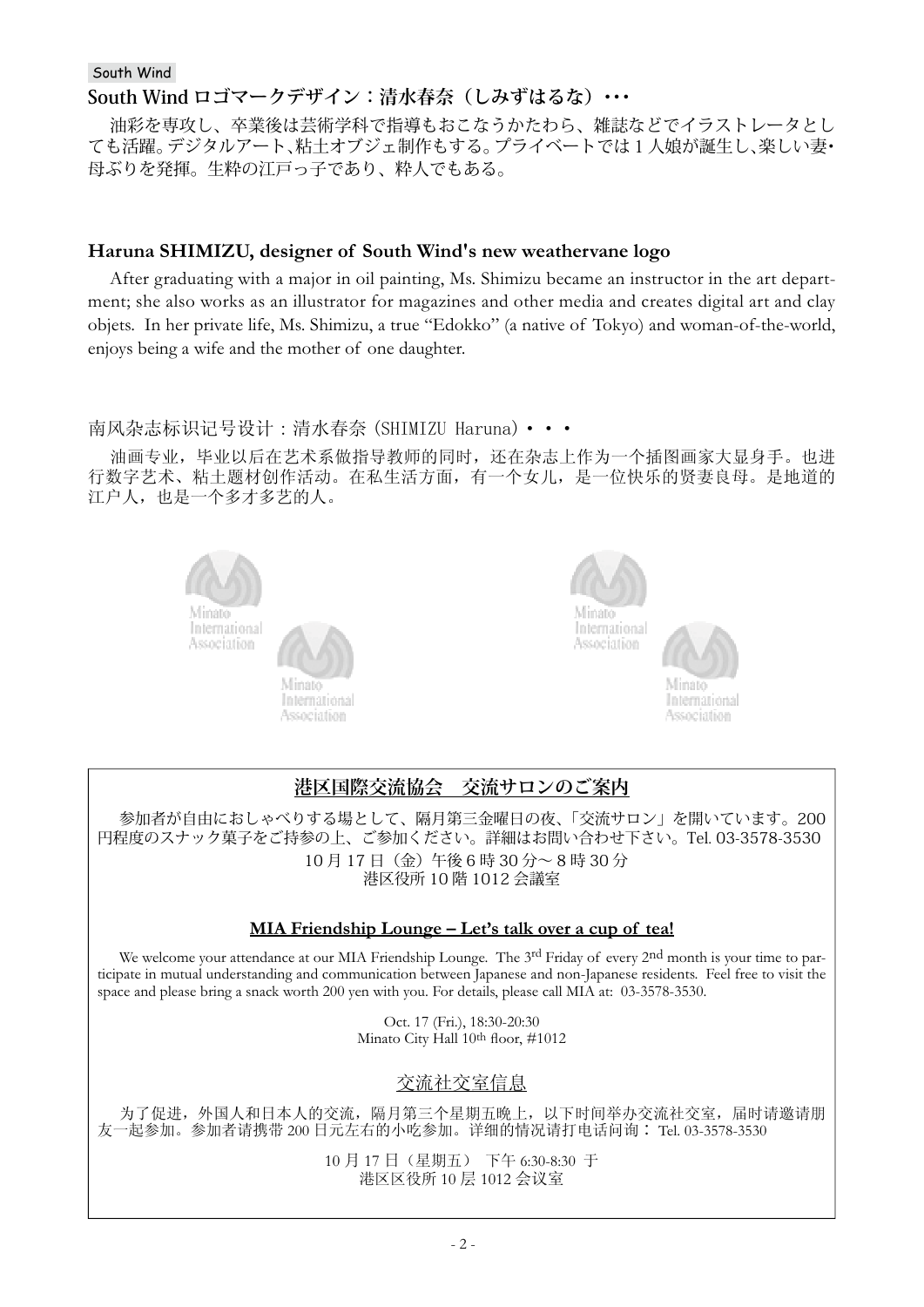#### 田代 準之介(日本)

2003 年 3 月 1 日、僕はロサンゼルス近郊で行 われたカリフォルニア模擬国連(California Model United Nations) に、僕の通っているハイスクールの クラブのメンバー五人とともに参加しました。メン バーはそれぞれエクアドル、モーリシャス、オース トリアの三ヵ国のうちの一つの代表として会議に臨 みました。僕はエクアドルの代表者でした。

会議に行ってみてまず驚いたのは、参加者の多 さでした。会議には合計 21 校の高校、大学からの 参加者が集まっていました。僕の予想に反して、高 校生よりも地元の大学生の方が参加者は多かったよ うです。彼らが代表する国々は合わせると、その数 は 150 近くにもなりました。参加者は、国連総会、 経済社会理事会(ECOSOC)、平和維持活動特別委員 会、アラブ諸国連合、安全保障理事会など、合計六 つの委員会のどれかに参加しました。それぞれの委 員会ではあらかじめ用意されたテーマについて話し 合いました。最年少の僕 (13 歳 ) から、大学 4 年生 まで参加者の年齢の幅が広かったため、各委員会は 参加者のこれまでの模擬国連への参加経験の度合い によってどの委員会に参加できるかが、あらかじめ 決められていました。僕は、今回が初めての参加だっ たので、ECOSOC に他のメンバー一人と共に参加し ました。

ECOSOC では、初めに参加者の出席をとり、一回 のスピーチの制限時間や、それに対するコメントの 時間と数などを出席者で決定しました。一連の手続 きが終了すると、スピーチが始まりました。皆はス ピーチの中で、議題に対する自分の考えを述べたあ と、委員会の最後に採択する決議案の原稿作りへの 協力を参加者に呼びかけていました。

スピーチとコメントが何回か終わると、出席者 の一人の提案で会議が一時中断され、caucus(同じ 考えを持った人々が集まって話し合いをすること) が開かれました。見ると参加者のほとんどがすでに お互いに自己紹介を済ませ、議題に関する意見交換 をしていたようでしたが、僕は自分の周りで何が起 こっているのかわからず、初めのうちはただ黙って 自分の席に座っていました。

三回目の caucus が終わると、僕は用意してきた 自分のスピーチを発表し、その中で、議題に対する 自分の意見を述べました。そして、そのころには、 僕は自分が caucus の時には何をすればよいのか大 体わかってきたのですが、遅すぎたようです。次の caucus で決議案の原稿作りのために自主的に結成 された幾つかのグループの一つに加わろうとしたの ですが、どのグループでも決議案は半分近く完成し

ているということがわかりました。そこで僕は各グ ループでどのように作業が進んでいるかを見て回り ました。

最後に ECOSOC としての決議案への投票が行わ れました。出席者は一人につき三回投票する権利が 与えられました。僕は三つの決議案はどれも否決す る必要はないと考え、また、仕上げの段階で、みん なが完成に向けて努力していたことを思い出し、全 ての決議案を支持しました。結果としては三つ中一 つだけ否決されてしまいましたが、反対にまわった 参加者の中には自分の意見を容易に変えようとしな い人も多かった中で、三つあったうちの二つの決議 案を採択できたということはとてもよい結果だった と思います。

この会議は非常にすばらしく、とても深く印象 に残りました。会議全体として特に感動したことは 会議が驚くほど厳密に国連の会議の進め方に沿って 行われていたことです。これは国連のことをすべて 知っているわけではない僕の想像なのですが、僕の 参加したカリフォルニア模擬国連は、実際の国連の 会議に近いものだったのでないかと思います。僕が そう思った理由は二つあります。一つ目は会議を実 際に始める前にスピーチの制限時間を決めるなどと いった過程を踏んだこと、そして二つ目に、参加者 は全員本当にその国の人びとを代表しているかのよ うに発言することが求められた、ということです。 たとえば、一人の参加者が、ある事柄に対して「私 は・・・・・と思う。」などというように言った場合、議 長から「個人的な意見ではなく、国民の代表として の意見を述べるように。」と、厳しく注意されてい ました。

僕はこの会議のすべての活動に参加できたわけ ではありませんが、はじめての模擬国連への参加 はとても貴重な体験となりました。この会議に参 加して、僕は、国連に関してより深く知ることが できたと思います。特に、一国の代表としてみんな と話し合いをすることによって国連の基本的な役割 -加盟国との話し合いによって地球規模の問題に対 する解決策を生み出すこと-に改めて気付かされま した。また、僕たちが一日の会議の間に行ったこと はニューヨークの国連本部で行われていることとは 違っているかもしれませんが、国連の会議を真似て みることによって、僕は、会議に一国の代表として 参加することの難しさも知ることができました。

#### **田代準之介**(タシロ ジュンノスケ):14 歳 米国・カリ フォルニア州・パロアルト在住 パロアルト高校 1 年 生終了 港区立飯倉保育園卒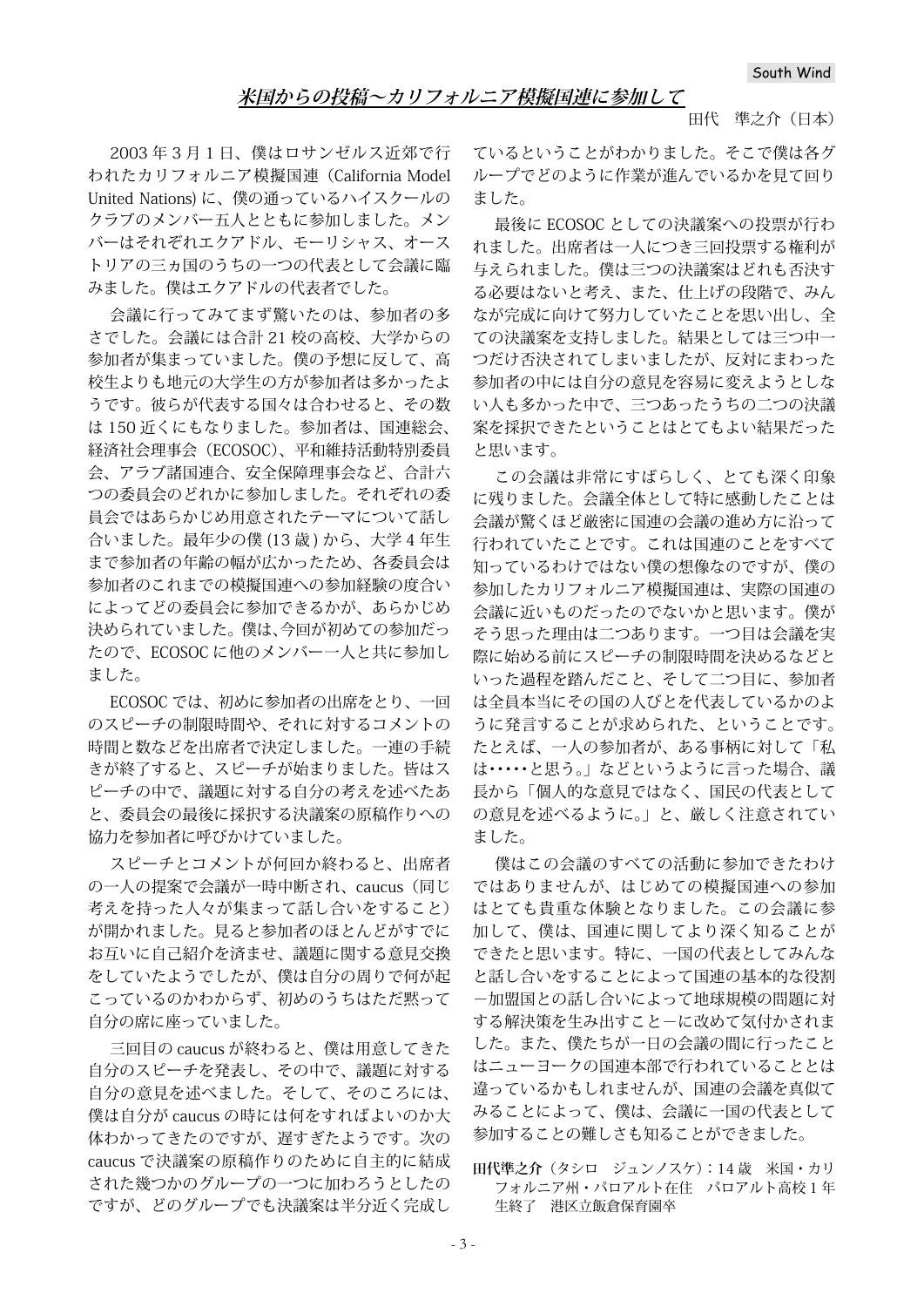#### **CALMUN Report**

#### Junnosuke TASHIRO (Japan)

On Saturday, March 1, 2003, I participated in the California Model United Nations Conference in Long Beach, California. I attended the conference with five other members of a school club I joined last September. Each of us represented a country. I was a delegate from Ecuador.

To my surprise, the conference was fairly large. 21 colleges and high schools participated, but colleges had the majority of the delegates. They represented nearly 150 nations from around the world. Six sessions were held: The General Assembly, The Economic and Social Council (ECOSOC), The Special Committee on Peacekeeping Operations, The Security Council, The Arab League Commission, and The Organization of American States. I was assigned to The ECOSOC with another delegate from my club. We addressed issues that had been decided beforehand by the committee.

The ECOSOC began with registration, followed by various protocol decisions, such as the time limit for speeches, the number of comments allowed after a speech, etc. The speeches began after all the formalities were completed. Most of the speakers spoke about their opinion of the committee's topic and asked for delegates to join them in writing a resolution.

Caucuses were held after every few speeches. In the first caucus, most of the participants seemed to have already introduced themselves to each other and exchanged opinions on the committee's topic. I did not understand what was going on, so I was not very active during the first couple of caucuses.

After the third caucus, I made a speech giving my opinion on the committee's topic. By then, I had figured out what I was supposed to do in the caucuses, but it was too late. During the caucus that followed my speech, I tried to join one of the groups of delegates that were organized to make a resolution, but in every group almost half of the

resolutions had already been completed and it was difficult to join in. Therefore, I began walking around the room observing each group's accomplishments.

Our committee was closed after the final vote on our committee's resolutions. Each of the delegates was allowed three votes. I voted for all three resolutions, but as a matter of fact, one of the resolutions failed. However, I personally thought that passing two out of three resolutions was a remarkable thing, considering the fact that there were many aggressive and headstrong delegates.

This conference impressed me in many ways. One of the things that impressed me about the conference was that it was incredibly formal. Although I did not and still do not completely understand the UN I think the conference we had was very close to the original. I base this belief on all the protocols that we covered before beginning the conference. When the conference began, every participant was expected to speak as though they were actually representing their country. By imitating the UN, it made me feel how difficult it is to attend a conference as a delegate of a nation.

My first attendance at the Model UN turned out to be a very valuable experience. By attending the conference, I was able to learn a lot about the UN in general. The group discussions of real-world issues helped me recognize the primary function of the United Nations: to discuss and solve the global issues that exist among the member states.

In conclusion, although I was not able to fully participate, my first experience of Model UN was very special. I would like to attend the next Model UN conference, and I recommend that every reader of my report do so as well.

**Junnosuke TASHIRO** is a 14-year-old boy living in Palo Alto, California (USA) who has finished his sophomore year at Palo Alto High School. He graduated from Iikura Nursery School in Minato City, Tokyo.





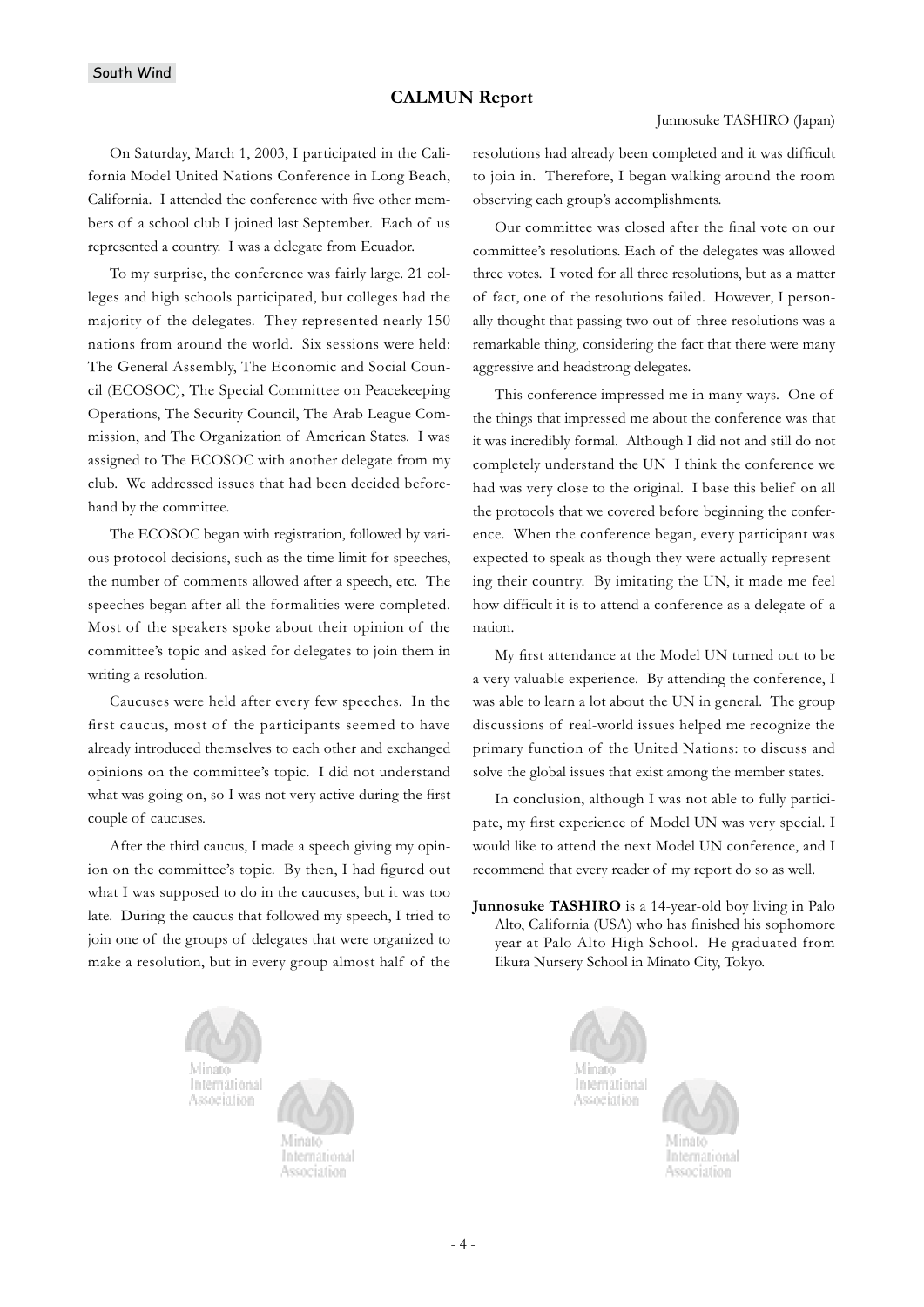#### 田代 准之介 (日本)

 $2003 \n 43 \n 711$  , 我和同一所高中俱乐部的 5 位 同学一起参加了洛杉矶近郊举行的加州模拟联合国会 议。成员有来自厄瓜多尔、毛利求斯、奥地利三国中 的一国作为代表参加会议。我是作为厄瓜多尔的代表 参加此次会议的。

到会后计我感到吃惊的是与会者之多。共有21所 高校及大学的参加者聚集于此。和我的予想相反, 当 地的大学生参加者要比高中生多的多。和他们所代表 的国家合计起来快近 150 了。联合国总会、经济社会 理事会(ECOSOC)、和平维持活动特别委员会、阿拉伯 各国联合、安全保障理事会等六个委员会中的一个委 员会出席者是要参加的。每个委员会都有事先准备好 的议题来就此进行交谈。因为有从年龄最小的我到大 学四年级的学生为止参加者的年龄幅度大的原因, 每 个委员会事先根据参加者至今为止每个成员在模拟 联合国的经验的多少来决定能参加哪个委员会, 我 是因为第一次参加的原因, 于是便和别的成员加入了 ECOSOC 的会议。

ECOSOC 里, 最先是决定出席者, 然后再制定和限 制每次发表演讲的时间及回答问题的时间、数量。这 一连串的手续结束之后演讲才刚开始、大家在演讲中 陈述各自对议题的看法, 委员会最后才呼吁参加者协 助编写被委员会通过的决议案的原稿。

在几次演讲、回答问题结束后, 与会者中一个成员 的建议会议会被一时中断、于是 Caucus (拥有一样想 法的成员聚集在一起讨论)就开始了。先是自我介绍、 然后好象再是关于议题的意见交换,而我则不知道这 一切, 刚开始只是静坐着旁观。

到第三次的 Caucus 一结束, 我便发表了自己准备 好的发言稿。在稿中, 涉及到议题发表了自己的想 法就在此时我也渐渐地感觉到 Caucus 中自己应做些 什么,不过稍许好象迟了一点。想加入下一个为写决 议案原稿而自由组成的几个小组中去的,可是发觉到 无论哪么小组都已将决议案原稿的一半快完成了的时 候, 我便开始在个个小组中走来走去观察一下整个过 程是如何进行地。

最后进行的是作为ECOSOC 的决议案的投票工作, 出席者中每一个人都拥有三次投票的权利, 我考虑到 三个决议案中无论哪一个都没有被否决的必要、尤其 回想到在最后完成,阶段,彼此为此所做出的努力, 便对所有的决议案投了赞成票。最后三个决议案中有 一个还是被否决了。站在反对一边的与会者中有许多 人是属于自己的意见不轻易改变的,这样的话三个中 有二个能被采纳也是不错的结果。

此次会议非常精采,因此就特别地留在记忆中。最 让我感动的是整个会议的进程是那么使人吃惊地严格 地按照联合国的进程被紧凑地安排起来的。我想我所 参加的加州模拟联合国会议实际上就是类似接近于联 合国会议而不是我所想像地联合国的所有一切都了如 指掌的模拟国连。我之所以这样想有2个原因, 其一 是在会议正式开始之前先要限制决定演讲时间, 其二 是全体与会者的每一个人能否代表自己的国家发言。 比和有一位出席者在对某个问题的回答时, 说了「我 想 ••••••] 之类的发言, 议长便立刻严历地指 出「不是个人的看法、你应代表全体国民来陈述意见」。 尽管我并没能参加此会议的全部的活动。但是第一次 参加了模拟联合国会议这对我来说是一次很宝贵的经 验。通过这次会议, 使我对于联合国有了更深的了解。 特别是更了解和体会到作为一个国家的代表大家通过 座谈的方式由此而产生对地球规模问题的解决方针, 这也是联合国的最根本的任务。另外,我们在这一天 的会议中所进行的工作或许和纽约的联合国本部所做 的有所不同, 但是象这样通过模拟形式开会的方式、 使我由此深感到作为一国代表列席的难处。

[翻译:王晓菁]





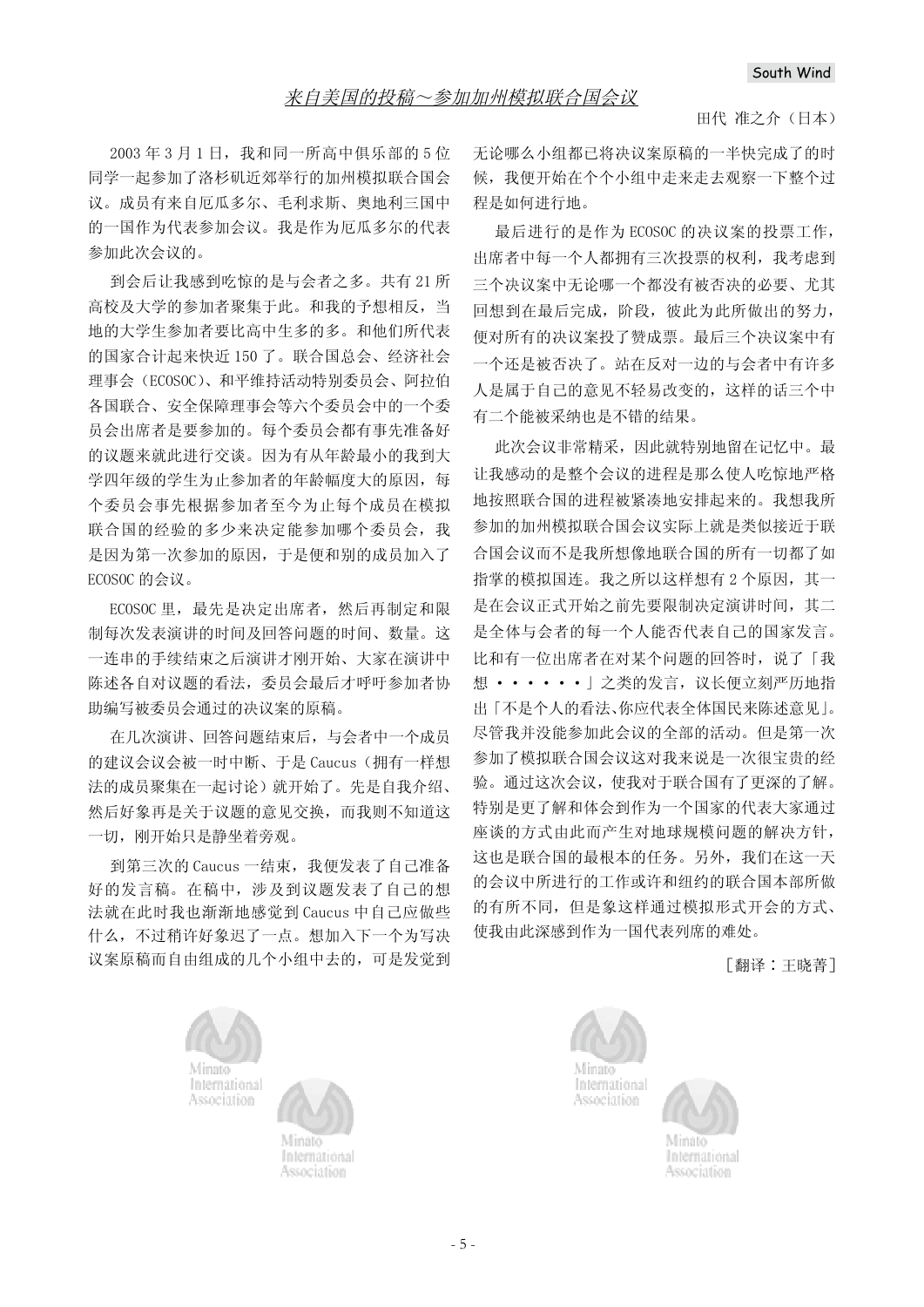### **日本人との付き合い方**

趙 顯哲(韓国)

【2003 年 6 月 26 日記】

皆さんは日本人と上手に付き合っていますか?

私たち外国人は、日本人とうまく付き合うため に、どのような点に気をつければ良いのでしょう か?

日本に住んでいるのに、日本人と出会うチャンス が少なく、悩んでいる留学生もたくさんいると思い ます。皆さんは日本人と出会って話せる所を知って いますか?

私は日本に来て約 11 ヵ月がたち、その間に色々 なところを訪ねてみました。その中で特に皆さんに お勧めしたいところは国際交流協会です。この交流 協会では、日本人と色々なテーマについて話ができ ます。

日本語が上手ではなくても、自信を持って声をか けてみれば、きっと良い友だちができると思います。

 しかし、日本人と話す前に、私たちが気をつけな ければならないことは、日本人が「イエス」、「ノー」 をはっきり言わず、本音を話そうとしないと決め付 けてしまうことです。それは、日本には以心伝心、 察しの文化があるからではないかと思います。自分 の国と日本の文化や習慣の違いを理解しようとしな い仲間に、私を含め「郷に入れば郷に従え」という ことわざを贈りたいと思います。

言語学習の方法は色々ありますが、その中で友だ ちを作って付き合いながら、言葉と文化を一緒に学 ぶことが一番良い方法だと思います。ですからお互 いの文化を理解し、そして尊重しあうことが、上手 に付き合っていく為の重要な鍵になると思います。

皆さんお互いにベストを尽くして頑張りましょ う。

**趙 顯哲:**1977 年生まれ、京畿道水原市出身、現在池袋 居住、アークアカデミー在学中

#### **Getting along with the Japanese**

CHO Hyun-chul (South Korea)

[June 26, 2003]

Do you get along well with the Japanese? What points do you think foreigners like me need to pay attention to in order to get along well with Japanese people?

We live in Japan, but I think many foreign students are troubled because we have very few chances to meet Japanese people. Do any of you know of places where we can meet and talk with Japanese people? I have been in Japan for 11 months and, during that time, have visited many places. Among them, I would like to recommend the Minato International Association. I can talk about many subjects with Japanese people there.

Even if I don't speak Japanese well, I can confidently speak to someone with the feeling that I can make a good friend. However, before speaking with a Japanese person, we must understand that Japanese people do not say "yes" or "no" clearly and do not like to talk about their real feelings. I think that is because the Japanese culture is one of tacit understanding. To those students, myself included, who make no effort to understand the differences between their own country's culture and customs and those of Japan, I would like to give the proverb, "When in Rome, do as the Romans do."

There are many ways to study a language, but I think the best method is to make friends and learn the language and culture together while associating with them. That way you can gain a mutual understanding of each other's cultures and I think this mutual respect is the key to getting along well. Let's all strive to do our best for each other.

**Hyun-chul CHO** was born in Gyeonggi-do, Suwon City, South Korea in 1977. He currently lives in Ikebukuro and is a student at Arc Academy.

[Translated by: L. KAWASHIMA]





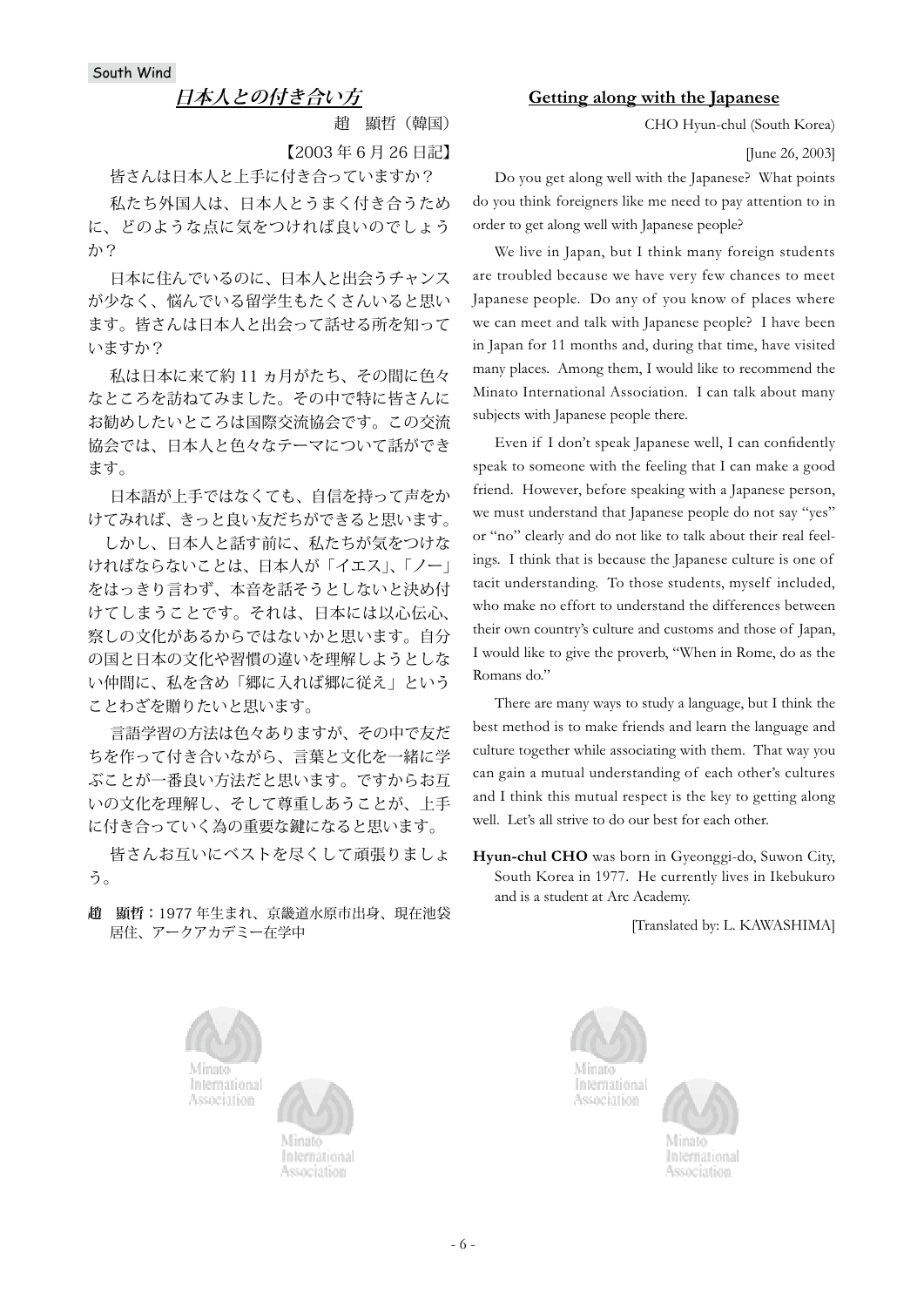### 怎样与日本人交朋友

赵显哲(韩国)

 $[2003 \ 46 \ 6 \ 126 \ 11]$ 

大家是怎样和日本人接触的呢? 对我们外国人来 讲, 怎样才能和日本人接触, 而且在交往中要注意点 什么才好呢?

在日本住, 但很少有机会和日本人接触, 特别是我 们留学生。有谁知道能与日本人交往的好的地方和方 法吗?

我来日本已有11个月了,在这期间我去了各种各 样的地方, 在这期中, 有人告诉我应该去国际交流协 会, 在这交流协会里有日本人, 还有很多话题丰富的 交流会。

我想是日语说的不好没关系。只要有自信,自己找 上夫, 一定是会交上日本人的朋友的。但是和日本人 谈吐以前, 我们一定要注意的是, 日本人不直接了当 的的说"是"还是"不是",从不发表直接的意见来 决定事物的。

我想, 我们应该以心换心, 来观察文化吗! 自己国 家的文化,生活习惯都与日本不同,包括我在内,我 们有句俗话「入乡随乡」的说法。

学习文化, 言语的方法有各色各样。在这期中, 想 与人交往做朋友, 我想是应该在学习言语文化的同时 进行才是最好的方法。在互相的文化、习惯理解,相 互尊重的前提下才能和日本人接触交往, 和能做上真 正的朋友。这才是重要的关健问题。

让我们大家相互的尽勤的努力吧!

赵显哲 1977 年生。京几道水原市出身, 现在住池袋, Arc Academy 在学中。

「翻译:石井 通惠]



International Association

의보이과 사귀는 번

조현철 (한국)

【2003 년 6 월 26 일】

여러분은 일본인과 잘 사귀고 있습니까? 저희 외국인들은 일본인과 원만히 사귀기 위해 어떤 점에 주의하면 좋을까요?

일본에 살고 있으면서도 본토인과 대면할 기회가 적어 고민이 되는 유학생들도 많이 있을 것이라고 생 각됩니다.

그래서 저는 일본인과 사귀는 좋은 방법을 제안 하려고 합니다. 여러부은 일본인과 만나 대화할 수 있는 곳을 알고 계십니까? 저는 일본에 온지 약 11 개월, 그동안 여러 곳을 찾아도 보고 들러 봤습니다. 그 중에서 특히 여러분에게 적극 추천하고 싶은 곳은 " 국제교류협회 " 라는 모임입니다 . 여기에 가면 일 본인과 어울려 일어로 여러가지 주제에 관해서 토론 할 수 있습니다. 일어를 잘 할 수 없어도 자주 만나 서 자신감을 갖고 성실하고도 능동적으로 대화에 성 의를 보인다면 틀림없이 좋은 친구가 생길 것으로 봅 니다.

단 . 일본인과 대화할 때 주의할 사항은 일본 사람 들의 대답에는 YES 와 NO 가 분명하지 않고, 본심 을 드러내지 않는다는 선입감으로 임하는 것은 금물 입니다. 그 것은 다른 나라와는 달리 일본에는 이심 저심과 통찰의 문화가 엄연히 존재해 오기 때문이라 고 생각됩니다.

자기 나라와 다른 일본의 문화와 관습을 선뜻 이 해하고 받아들이기 어려운 사람들에게는 " 로마에 가 면 로마의 법을 따르라 "라는 격언으로 대신하고 싶 습니다. 언어학습방법은 다양하지만, 그 중에서도 일본인을 친구로 삼아 함께 늘 사귀는 것이 언어와 문화를 동시에 배울 수 있는 가장 좋은 방법이라고 사료됩니다. 또한 상대방의 문화를 이해하고 존중하 는 것이 일본인과 어울려 사귀는 중요한 열쇠라고 생 각합니다.

여러분 우리 서로 최선을 다합시다.

조 현 철 1977 년생 경기도 수원시 출신, 현재 이 케부크로 거주, 아크아케데미 이케부크로교 재학 㭧



International Association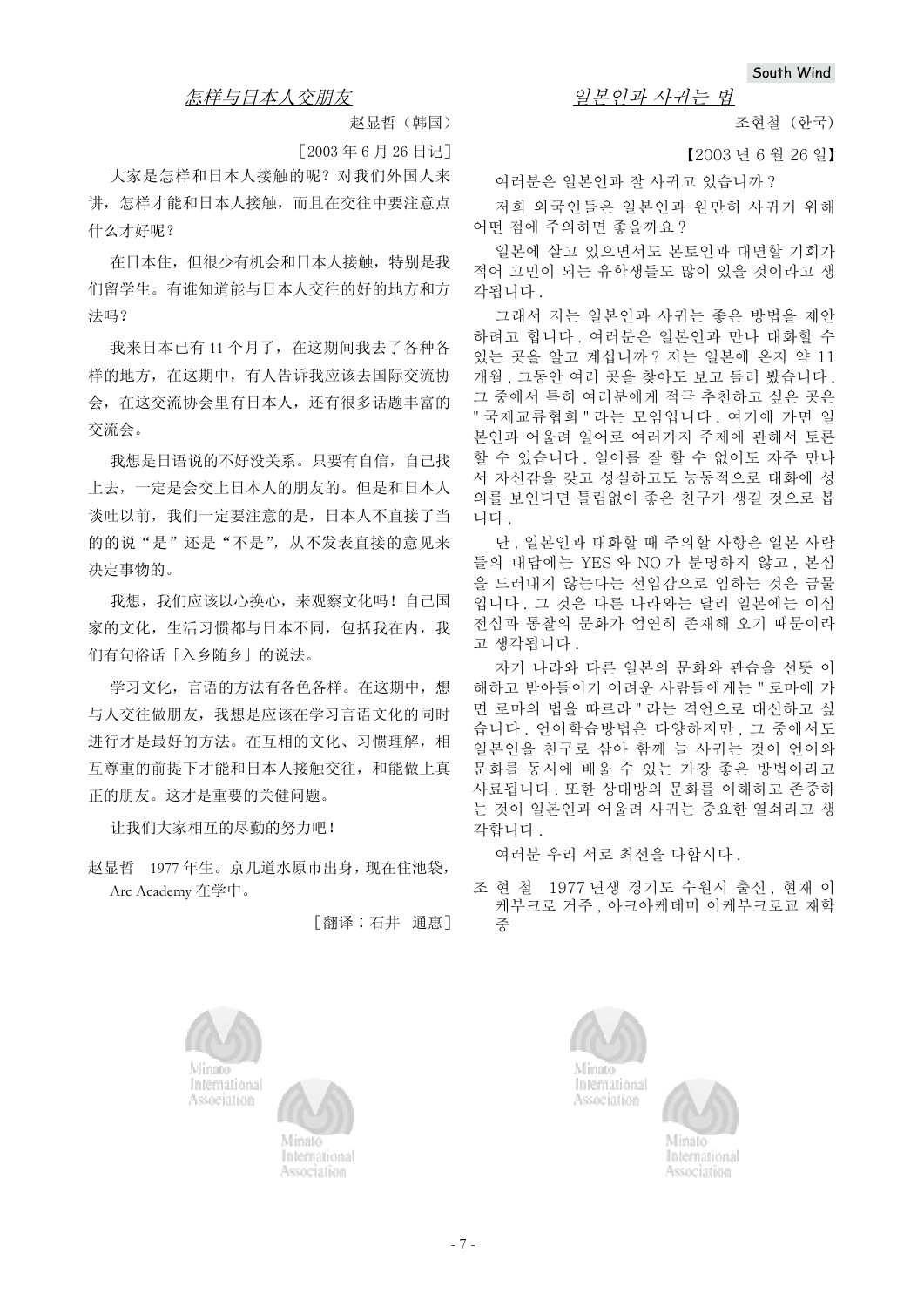#### **バンコク四方八方 (16) 微笑の国タイから~アジアを舞台に生きる! ( 上 ) ~名悪役、ヨコスカ潮也さんの挑戦~**

【2003 年 6 月 1 日記】

「俺が、タイでどこまでできるか、見ていただき たいんです!」

‐‐日本の皆さんへのメッセージはありますか? との問いに、鍛え上げられた体を乗り出し、野太い 声の主は、こう答えた。

ヨコスカ潮也(しおや)さん、俳優。43 歳。

そのたたずまいの醸し出す迫力といったら、まる で野武士のようだが、印象的な瞳は磨き上げられた 黒曜石のように滑らかで、この人の感情の細やかな 動きと、喜怒哀楽の深さを感じさせる。

ヨコスカさんの俳優としてのキャリアは 20 年以 上に及び、数多くの映画やテレビ、CM に出演。中 でも、悪役の演技には定評があり、その存在感にほ れこんだファンは数多い。

だが、激しいアクションを要求される演技の連続 に膝を痛めてしまい、昨年から休養を余儀なくされ てしまった。しかし、ヨコスカさんの類稀な才能を 惜しむファンや関係者からの、復帰を待ち望む声は 日増しに高まるばかり。

そんなヨコスカさんが新たな挑戦の場所として 選んだのがアジアだった。

今年の 3 月、多くの人びとの期待と支援を受け、 ヨコスカさんはバンコクに渡った。

さて・・・、袖振りあうも他生の縁、といい、まさ に縁あってヨコスカさんと知り合いになり、その波 乱の人生をじっくりとうかがうことができた。

「バンコク四方八方」、今回と次回で、ヨコスカさ んの波乱の人生と、アジアを舞台にした新たな挑戦 をお届けしたい。

岩船 雅美 (日本)

ヨコスカ潮也さんは、その名の通り横須賀生ま れ。映画が何よりも好きだった中学生時代から、俳 優を夢見るようになった。中でも、悪役は別格の存 在で、数多くの映画を観るうちに、ヨコスカ少年は、 映画の中に占める悪役の存在の重要さ、大きさに惹 かれるようになっていったが、その夢がかなうには、 まだしばらく時間が必要だった。

1977 年、水産高校を卒業したヨコスカさんは、 海外で働きたい、という希望をもち、アフリカのガー ナにあるマグロ・カツオの遠洋漁業の基地で働くこ とを決意。1 年間の契約で、単身、ガーナに渡った。

当時の日本では、高校を卒業してすぐに海外で働 く若者は珍しく、NHK のテレビ番組「若い広場」の 取材を受け、30 分ほどのドキュメンタリーにして 放映された。

「今にして思えば、あれがテレビカメラに写され た、はじめての経験でしたね」と、ヨコスカさんは 当時を懐かしむように語る。

漁業基地での仕事は厳しかった。いったん漁に出 てしまえば、マグロやカツオの群を追い続け、巨大 な船倉が漁果で埋め尽くされるまでは、何ヵ月も陸 には戻れない。激しく揺れ動く船上、鋭利な釣り針 がとびかう中、アフリカ人も日本人も一緒になって 作業にあたり、戦場のような騒ぎだったという。実 際、ヨコスカさんは、頬に釣り針が刺さったことが あるという。

仕事はやりがいがあったし、契約期間が切れた 後でも、このまま働かないか、という誘いもあった。 しかし、ヨコスカさんは、日本に帰ることを選んだ。 「俳優になりたい」、その願いを片時も忘れることは なかったからだ。(続く)

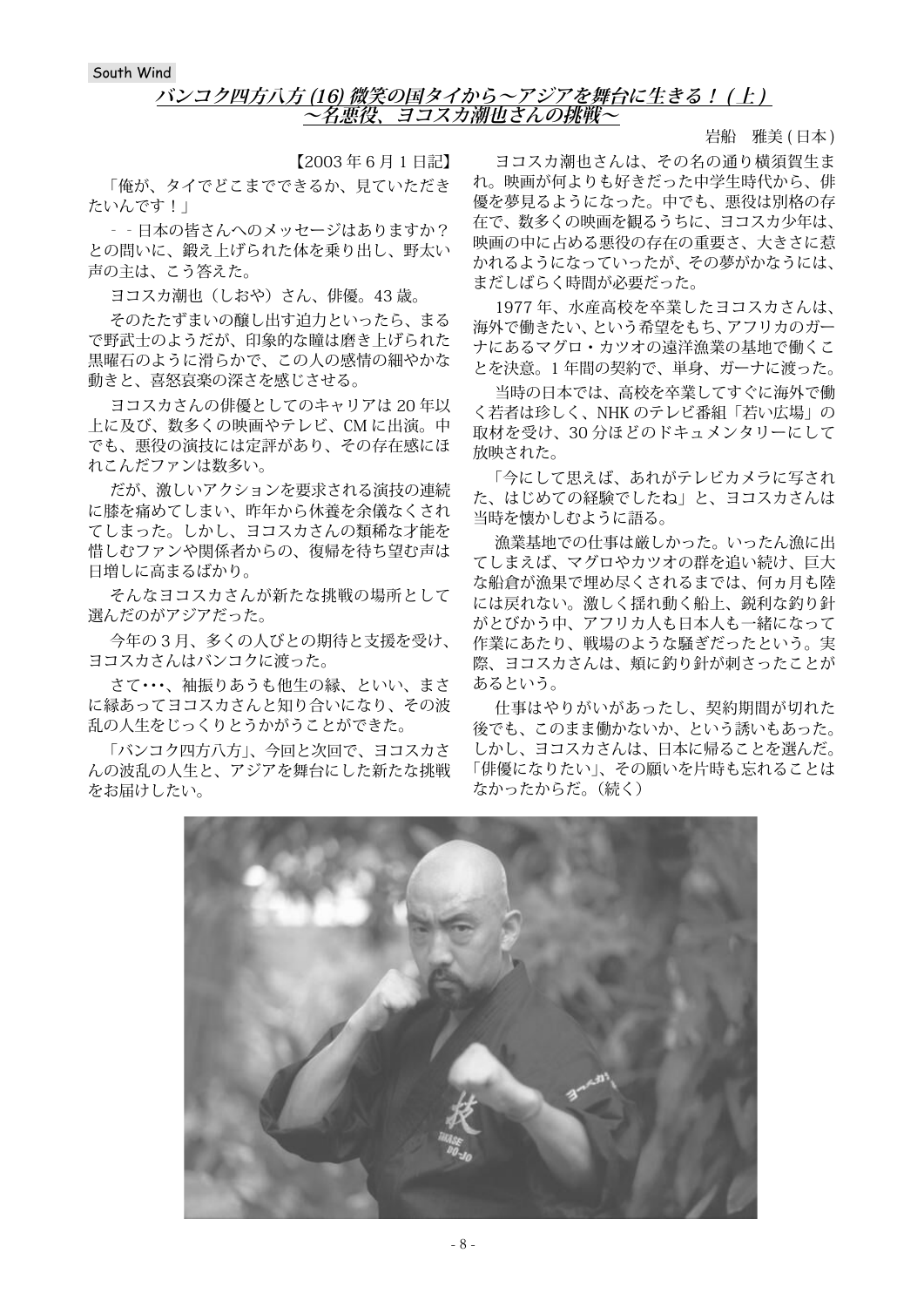#### **All Directions of Bangkok (16) From Thailand—A Pleasant Country Asia is his stage (1) Yokosuka Shioya-san's Challenge, The Excellent Villain**

#### [June 1, 2003]

"I'd like you to see how well I can do in Thailand!" To answer the question, "Do you have any message for the people in Japan?" the man with a muscular body and deep voice asked leaning forward.

Yokosuka Shioya-san, a 43-year-old actor.

From his appearance he looks like a wild warrior. However, the pupils of his eyes, which show his delicate and profound feelings, are as smooth as polished obsidian.

Yokosuka-san's career as an actor spans more than 20 years and he has performed in quite a few movies and on television. Particularly, he has established a great reputation for performances as a villain. He has many fans who are captivated by his presence.

Unfortunately, he was obliged to take a rest last year because of pain in his knees which resulted from a series of demanding violent action scenes. The voice of his fans, who greatly value his unique talent and look forward to his comeback, is getting louder and louder day by day.

In that situation, Yokosuka-san has chosen Asia as his new stage of challenge.

He came to Bangkok in March this year with expectations and support from many people.

Well… even a chance meeting is due to the Karma in a previous life. By a curious turn of life, I got acquainted with Yokosuka-san and closely listened to the story of his eventful life.

Throughout Bangkok with focus on Asia, I would like to spread knowledge of his colorful life and new challenge in Asia.

Masami IWAFUNE (Japan)

Yokosuka Shioya-san was born in Yokosuka, as is evident from his name. He started chasing the dream of becoming an actor when he was a movie-addicted junior high school student. Particularly, playing the role of a villain was very special. While seeing numerous movies, he became charmed by the importance and greatness of its existence. However, he had to wait for some time to make his dream come true.

Yokosuka-san graduated from a fisheries high school in 1977 and went alone to the Republic of Ghana under a one-year contract to work at the base of a deep-sea fishery dealing in tuna and bonito.

There weren't very many young people who worked abroad upon graduation from high school, and he was interviewed by "The Youth Square," one of the programs aired on NHK. It was telecast as a 30-minute documentary.

"It was my first encounter with television." Yokosukasan sounds like he thinks fondly of those old days.

The work in the fishery base was tough. Once you go fishing, you keep going after schools of tuna and bonito, and don't return for months until the hold of the ship gets full of catch. The ship pitches and rolls fiercely and sharp fishhooks flit around: both the Africans and the Japanese unite their efforts and the excitement is similar to that felt in a battlefield. Yokosuka-san said.

The hard work paid off and he was offered another year after the contract expired. However, Yokosuka-san decided to come back to Japan, for he could not forget about his dream of becoming an actor even for a moment. (To be continued)

[Translated by: M. KAWASHIMA]

#### 来自微笑的国度泰国一曼谷的四海八方 (16) 以亚洲为舞台 (上) 著名反派演员横须贺潮也先生的挑战!

#### 岩船 雅美 (日本)

#### $[2003 46 6 5 11]$

"我想让大家看看, 我在泰国究竟能努力到什么程 度" 椩谖实蕉匀毡镜呐笥衙怯惺裁椿耙 说时, 他挺 起训练铀氐那孔车男靥牛 用粗大的嗓门做出了这样 的回答。

横须贺潮也先生, 演员, 43岁。

那气势简直就象是一个乡村武士, 但那给人以深刻 印象的眼睛仿佛黑曜石一样明亮清澈, 让人能够感受 到也感情的细微变化、感受到他深深的喜怒哀乐。

横须贺先生的演员生涯长达 20 年以上, 在许多电 影、电视以及电视广告中扮演过角色, 尤其是表演反 派人物的技巧受到了好评, 他的存在使许多影迷为其 倾倒。但是,由于他的演技要求接连做出剧烈的动作, 因此膝盖受到损伤, 从去年开始不得不去休养。然而, 那些珍惜横须贺先生才能的影迷和有关人士盼望他复 出的呼声日益增高。在这种情况下,横须贺先生把新 的战场选在了亚洲。今年3月,横须贺先生肩负众望, 来到了曼谷。

他许是前生的缘分吧, 我有机会与横须贺先生相 识,并详细了解到他充满波澜的人生。我准备横须贺 先生充满波澜的人生旅途和他以亚洲为舞台所作的新 的挑战发给这期和下期的"曼谷的四海八方"。

横须贺潮也先生, 人如其名, 出生在横须贺。中学 时代, 电影是他最大的爱好, 并梦想能成为电影演员。 其中反派人物是一种特殊的存在, 在大量观看电影的 过程中, 少年横须贺被电影中反派人物所占的重要地 位所吸引,但那时离他实现梦想还有一段距离。

1977年, 横须贺先生从水产高校毕业, 抱着去国 外工作的愿望,决定到位于非洲嘉纳的金枪鱼 · 鲣 鱼的远洋渔业基地去工作, 他签了一年的合同, 单身 前往嘉纳。在当时的日本, 高中毕业后马上到海外去 工作的年轻人很少, NHK 电视台"年轻的广场"节目 采访了他,并制作了大约30分钟的专题节目。横须 贺先生在回忆当时的情景时说:"现在回想起来, 那 是我第一次上镜头。"

渔业基地的工作十分辛苦, 出一次海, 要不停地追 赶金枪鱼和鲣鱼的鱼群, 直到将巨大的船舱充满, 几 个月都不能返回陆地。在剧烈颠簸的船上, 尖利的鱼 钩四处飞舞, 非洲人和日本人在一起工作, 就仿佛置 身于战场一样。横须贺先生的面颊就曾经鱼钩刺伤过。

工作本身是很有意义的,而且合同到期以后有人提 出请他继续这份工作,但是,横须贺先生的选择是返 回日本。

"我要当演员"一他从未丢掉过这个愿望。

[翻译:栗文霖]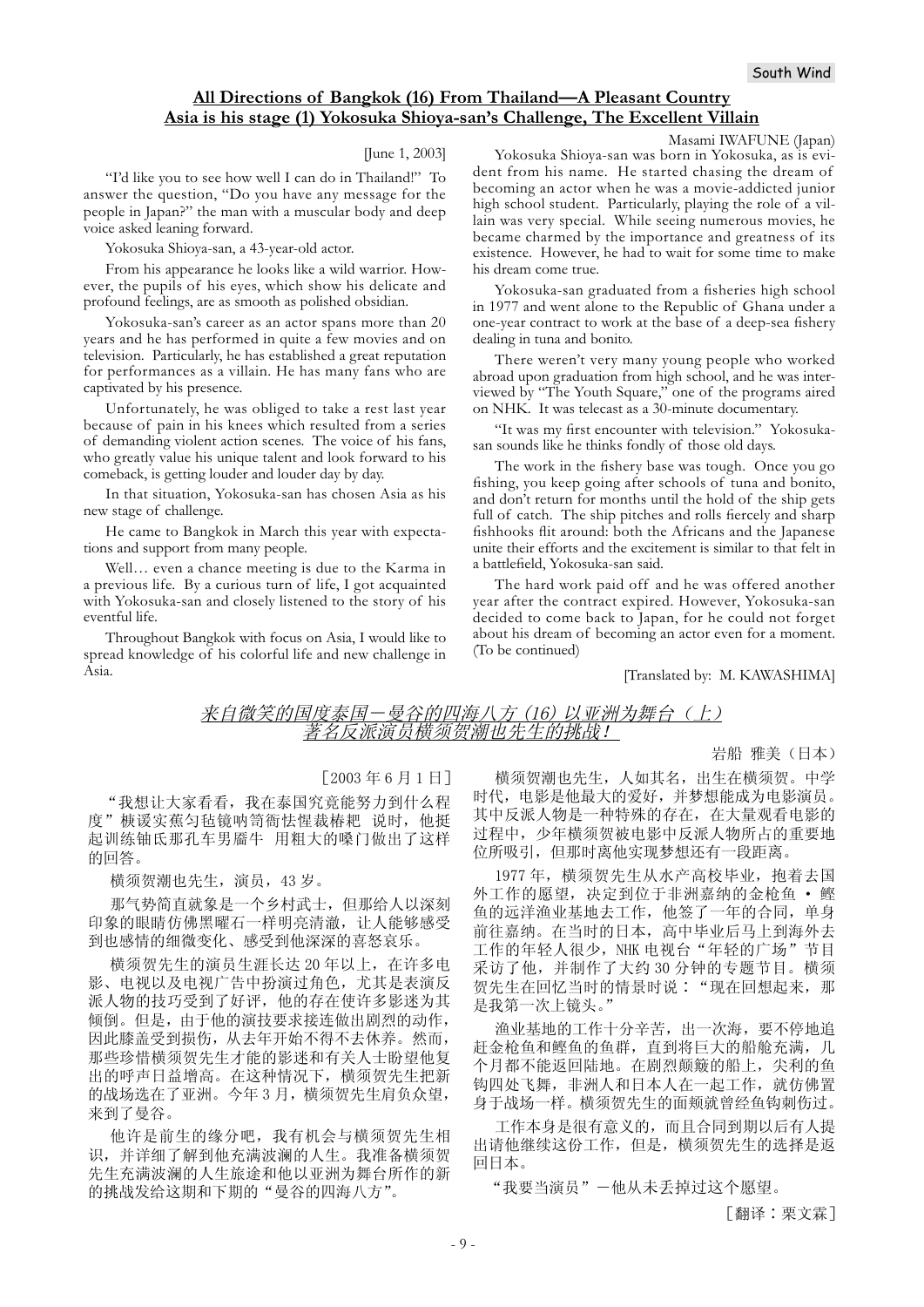### **メキシコ便り (12) グアナファトからこんにちは!**

小野田 マサ子(日本)

【2003 年 5 月 30 日記】

修士号を得た昨年 9 月、お世話になった学校に 何か感謝の気持ちを表す必要があると考えました。 植樹をするのがよいのではないかと、特に桜の木と ハカランダの木を、日本とメキシコという二つの国 を代表する樹木として植えるのがよいのではないか と思いました。それについて、学校の庭師に意見を 求めました。彼は、政府に申請書を出すようにと言 いました。どうして政府の窓口に行かなければいけ ないのか合点がいかなかったので、学長と話しまし たが、彼も政府の窓口に行かなければいけないと言 いました。

それで、ある日、セントロの政府の役所を訪れ ました。受付係は、階段を上がって右のオフィスだ と言いました。私は半信半疑で、階段を上り、若い 女性に自分の学校に樹を植えたいと考えているのだ が、と申しました。彼女は私の言うことを聞いてか ら、何の木を、何本くらい植えたいのかと尋ねまし た。それから、誰かに電話をして、先生は「桜の木」 を知らないのだが、と言いました。私は電話の向こ うの人に、桜の花は日本の国花で春になると白、ピ ンク、桃色の花を咲かせると説明しました。私は、 桜の木がどんな木か知らないので、その代わりに桃 の木を植えてはいけないかと尋ねられました。桜を 植えることができないと考え少しがっかりしたもの

の、彼の提案を受け入れました。それから、官吏に 植木代としていくら支払えばよいかと問いました。 彼女は、それは高校の社会奉仕活動の一環なので、 支払う必要はないと説明してくれました。メキシコ では、高校生の社会奉仕が教育制度の中に組み込ま れており、植樹作業もこの奉仕活動の一環だったの です。そんなわけで、私は母校に対する感謝の気持 ちをどのように表すことができるだろうかと心もと なく思いました。

10 月になっても、そして 11 月になっても、何 も植えられませんでした。私は、11 月に帰国し、 今年の 2 月に、またグアナファトに戻ってきました。 まだ何も植えられていませんでしたので、すぐに役 所に聞いてみなければいけないと思いました。3 月 のある日、学長が少なくとも政府が何か始めたよう だ、と言うのは敷地に土が入れられたから、と伝え てくれました。しかしその後、私は急遽日本に戻ら なければならなくなりました。

5 月にグアナファトに戻ると学校へ行ってみまし た。学長が私を校庭に誘い、まだとても若木だけれ ど、我が校には桜の木があるんです、とおっしゃい ました。あの学校の先生がどのように桜の木を見つ け出してくれたのかはわかりませんが、我が母校に、 私の目の前には、確かに桜の木が植えられていまし た。

#### **A letter from Mexico (12) Hello from Guanajuato**

Masako ONODA (Japan)

#### [May 30, 2003]

Last September, when I got my master's degree, I thought that something was necessary to show my gratitude to my school. It seemed a good idea to plant trees, especially cherry-trees and jacarandas, as representatives of my home Japan, and my place of study, Mexico. I asked the advice of a gardener at the school about my idea. He told me to go to the government to file an application. I could not understand why I had to go to the government; therefore, I talked with the Director, and he also told me that I should go to the government.

Then, one day, I visited the office of the government in the Centro. The reception clerk told me to go up the stairs; the office was to the right. Although I was half in doubt about the clerk's words, I went up and spoke to the young lady about my plan of planting trees for my school. She listened to me and asked me what trees I wanted to plant and how many. Later, she telephoned someone and said to me that the teacher did not know "cherry-trees." I had to explain to that person that the flowers of the cherry-tree are the national flower of Japan and they flourish in spring with flowers of white, pink and rose. Because he did not know cherry-trees, he asked me if he could plant other trees, such as peach-trees, in exchange for them. I was disappointed at

the thought that I could not plant cherry-trees, but reluctantly accepted his proposal. Then, I asked the government official how much I should pay for the trees. She told me it was not necessary to pay, since it was a part of activities of their social services of the high school. In Mexico, social services are included as part of the curriculum for high school students, and the planting of trees was one of the activities. Therefore, I wondered how could I show my gratitude to my school.

Two months passed and nothing had been planted. When I returned home to Japan in November and returned to Guanajuato in February of this year, still nothing had been planted, and I knew that I had to ask at that government office soon. One day in March, the Director told me that the government had at least begun something, since they had transported soil to the site. But soon after that day, I had to return suddenly to Japan once again.

When I returned to Guanajuato in May I went to the school; the Director invited me to the garden and told me that although they were still very young, we now had cherrytrees. I do not know how the teacher found cherry-trees, but certainly enough, there were cherry-trees in front of me at the school.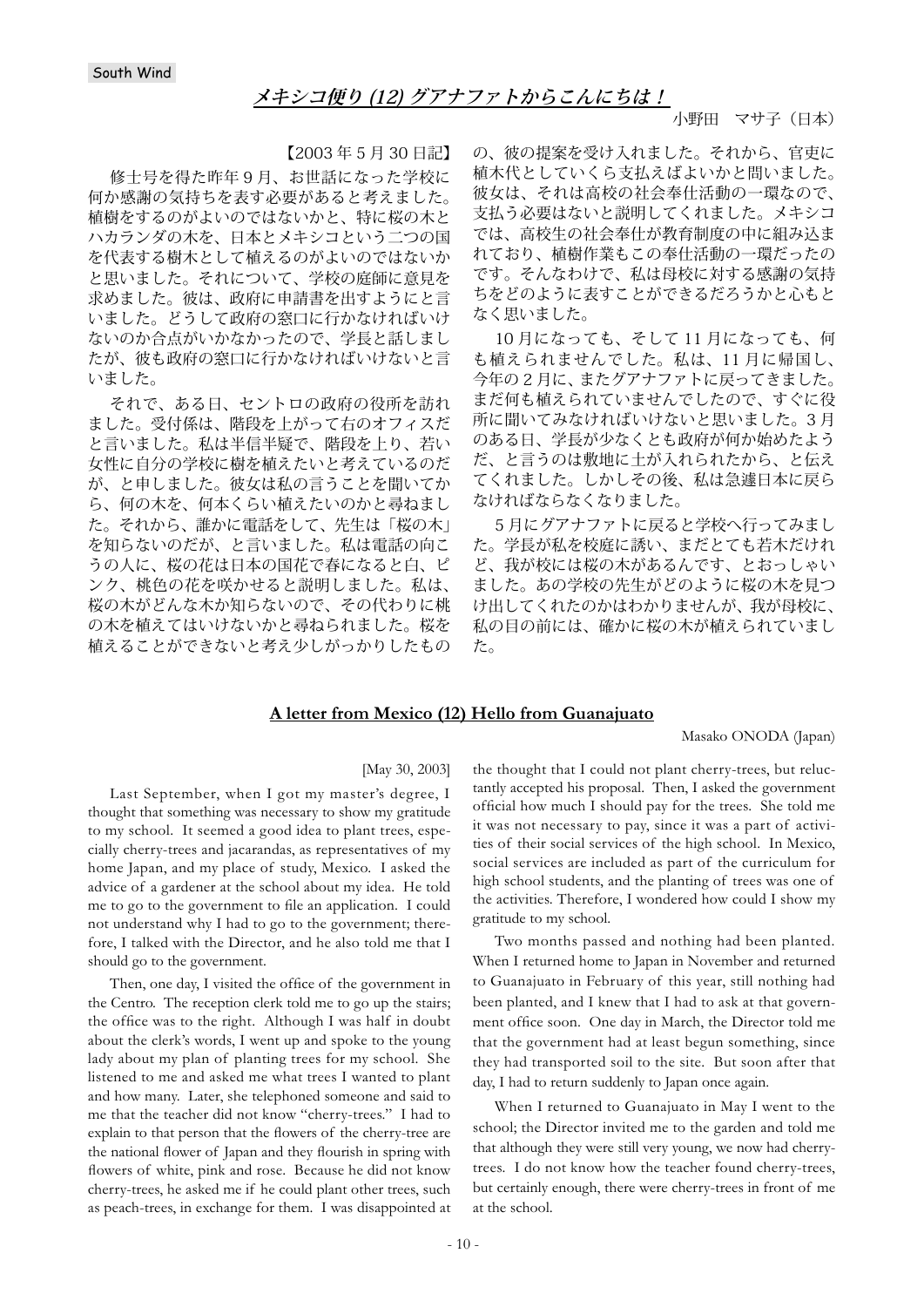#### 小野田 Masako (日本)

 $[2003 \, 455 \, 430 \, 611]$ 

在去年9月得到硕士学位后,总觉得有必要对承蒙 教诲的学校表达谢意。经过再三考虑, 觉得植树, 特 别是种植樱花树和巴西玫瑰木,这两种代表日本和墨 西哥两国的树木应该是一个不错的想法。为此,我请 教了学校的园丁, 他让我向政府提交申请书。对于为 什么非去政府部门不可这一点上, 我一时难以理解, 于是又找校长商量,可是他也对我说必须要去政府的 窗口申请。

因此, 有一天, 我拜访了位于市区的政府机关。接 待我的人让我上楼以后到右边的办公室。我半信半疑 地上楼, 告诉一位年轻的女士说想在自己的学校里植 树的想法。她听了我的话之后, 便问种什么树, 要种 几棵。然后, 不知又跟谁打了电话, 告诉我学校的老 师不知道「樱花树」。我向电话那头的人说明,告诉 他樱花是日本的国花,到了春天会开白色、粉红色、 桃红色的花。他问我说「由于不知道樱花树是什么树, 所以, 能不能改种桃树呢 |。虽然想到不能种植樱花 树而有点失望,但还是采纳了他的建议。然后,我又 问机关里的人,需要支付多少植树费。她告诉我说, 这是高中为社会服务活动的一环,因此无须支付。在 墨西哥, 高中生的为社会服务活动被编在教育制度当 中,而植树活动也是社会服务活动的一个环节。由此, 我挂念着要如何才能表达对母校的感激之情。

到了10月, 又到了11月, 连树的影子也不见。我 11 月回到日本, 又于今年2月回到了瓜纳华托。但还 是不见种了任何树木, 我不由想到非得向政府机关询 问一下才好。在3月的一天, 校长告诉我政府似乎已 经有所行动, 将泥土搬进学校用地里了。可是, 那之 后我又不得不匆匆地回日本了。

5月回到瓜纳华托后, 我去了一趟学校。校长把我 领到校园,并对我说,我们学校有樱花树了,尽管还 很小。我虽然不知道那所学校的老师是怎么找到樱花 树的,但在我的母校里,在我的眼前,确确实实种着 樱花树。

[翻译:蔡海东]

#### **Saludos desde Guanajuato (12)**

#### Masako ONODA (Japan)

#### [30 de mayo de 2003]

En septiembre del año pasado, cuando obtuve mi maestr ía, pensé que era necesario hacer algo para mostrar mi agradecimiento a mi escuela. Pensaba en plantar algunos á rboles, especialmente cerezos y jacarandas, era buena como representación de los dos páises: Japón y México. Pedí consejo a un jardinero de la escuela sobre eso. Me dijo que fuera al gobierno para solicitarlo. No pude entender por qu é tenía que ir al gobierno. Por eso platiqué con el director, que me dijo que necesitaba ir al gobierno.

Entonces, un día visité una oficina de gobierno en el centro. El recepcionista me dijo que subiera la escalera y que la oficina estaba a la derecha. Aún no lo creía, subí y hablé con una señorita sobre mi plan de plantar árboles en mi escuela. Ella me escuchó y me preguntó cuáles árboles serían y cuántos. Después llamó a alguien y me dijo que ese maestro no sabía "cerezo." El me preguntó y tuve que explicar a esa persona que el cerezo es la flor nacional del Japón y ellos florecen en primavera con flores blancas y rosas, etc. Ya que no conocía los cerezos, me sugirió plantar otros árboles cómo los duraznos a cambio de los cerezos. Sentí no poder plantar los cerezos, acepté su propuesta de mala gana. Y luego pregunté a esa señora cuánto me cobrar ían. A eso, me dijo que no era necesario pagar, ya que era parte de los servicios sociales de la preparatoria. Salí de esa oficina pensando entonces cómo podría mostrar mi agradecimiento.

En octubre, todavía no había plantado nada, y en noviembre tampoco. Después tomé el camino de Japón y otra vez regresé en febrero de este año. Todavía no he plantado nada y estoy pensando que tengo que preguntar en esa oficina dentro de pocos días. Un día de marzo, el director me dijo que ahora el gobierno comenzaba algo, ya que habí a transportado tierra al terreno. Pero poco después de ese d ía, de repente, tuve que regresar a Japón otra vez.

Cuando volví a Guanajuato en mayo fui a la escuela y el director me invitó al jardín y me dijo: "Ahora tenemos cerezos aún muy jóvenes." No sé como fue posible para este maestro encontrar los cerezos, pero ciertamente son cerezos que han plantado y estan frente a mí en el terreno de mi escuela.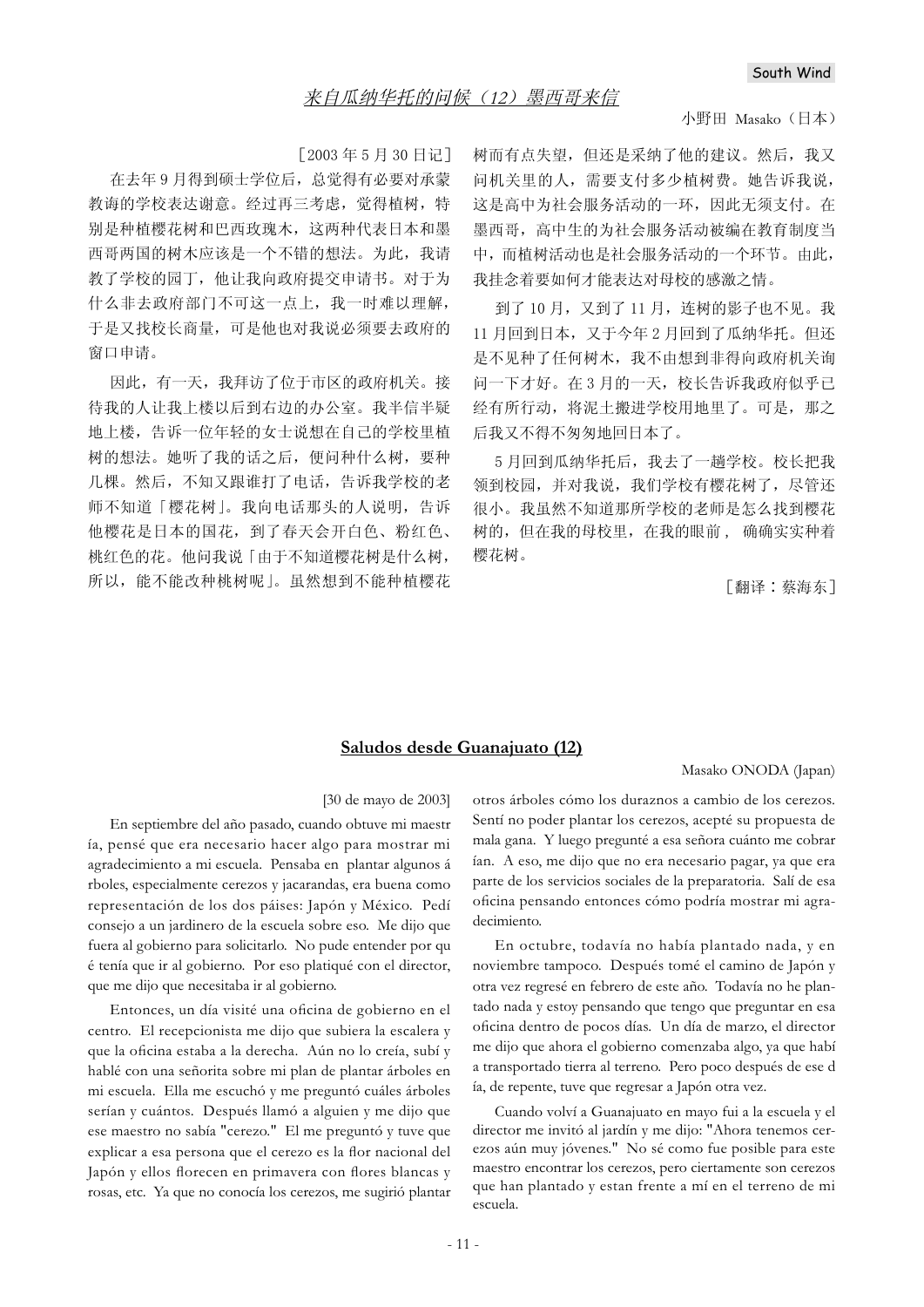ステイーヴンス・はるみ

【2003 年 5 月 23 日記】

今から 100 年前の 12 月 23 日、午前 10 時 35 分、 ライト兄弟は、あの有名な歴史に残る世界最初の飛 行を実行しました。オハイオ州、デイトン市出身の ウイルバーとオーヴィルのライト兄弟二人は、ノー スキャロライナ州のキテイ・ホークという所の近く にある、キル・デヴィル・ヒルズと呼ばれる海岸沿 いの砂丘の上を飛行したのです。オハイオ州、デイ トン市で自転車店を経営していたライト兄弟が仕事 の合間、スプルースの木材(トウヒ材)、モスリンの 布、ピアノ線を使って 1000 ドル程の資金で作り上 げた複葉機はこの日、人類の飛行の歴史に大きな進 歩をもたらしたのです。

その歴史的飛行はたったの 12 秒というものでし た。弟のオーヴィルが複葉機の下段の羽の上にうつ 伏せになって舵を取り、約 120 フィートを飛行した のでした。オーヴィルはこの日続けてあと 2 回飛行 し、二度目のトライで 175 フィート、三度目のトラ イで 200 フィートを飛行しました。そして四度目の 飛行では兄のウイルバーが試み、852 フィートを飛 行しました。彼らが作った物は世界で初めての、人 が乗って操縦出来る、動力付きの飛行機だったので す。

1896 年、8 月 9 日、このライト兄弟の歴史的飛 行よりわずか 7 年前、ドイツの航空工学者のオッ トー・リリエンサルが自分の作ったグライダーの飛 行試験中に事故で亡くなっていました。オットー・ リリエンサルはグライダーの研究でその名が知られ ていただけでなく、世界で初めてグライダーを使っ て離陸、飛行を試み、成功した人だったのです。し かし、彼の考案したグライダーは飛行方向を変えら れないどころか、(風が無ければ)飛行出来ない物 だったため、それが命取りになってしまったのでし た。このオットー・リリエンサルの話に動かされて、 ライト兄弟は自分たちの自転車店でグライダーの設 計、組み立てを始めたのでした。オーヴィルもウイ ルバーも大学の教育は受けていませんでしたが、二 人ともこの飛行の難問を解くべく、独学で熱心に勉 強したのです。

ライト兄弟が設計した最初のグライダーがほぼ 完成する頃、二人はテスト飛行をするのに敵した場 所を探し始めました。彼らのグライダーをテストす るには広いスペースが必要だっただけでなく、強い 風が常に吹いている事が条件として必要だったので す。

1899 年 11 月、オハイオ州、デイトン市に適当 な場所がないとわかると、ウイルバーはアメリカ気 象局の局長に手紙でアメリカ各地の風力に関する情 報を提供してくれるよう要請しました。これに答え てウイリス・エル・モーアからウイルバー宛てに気 象観察雑誌の 8 月号と 9 月号が送られて来ました。 その気象観察雑誌にはアメリカ気象支局で計測され た、全国各地の風速が記されていました。ウイルバー が予想した通り、最も風の強い所はイリノイ州のシ カゴ市やニューヨーク州のバファロー市のような湖 岸に位置する街でした。田舎で最も風の強い所は、 と探してみるとノース・カロライナ州のキテイ・ホー クという所が見つかりました。それはノース・カロ ライナ州の海岸とほぼ平行に横たわる帯状の砂州に 位置する小さな村でした。地元の人に電話をして確 認をした上でオーヴィルはキテイ・ホークのすぐ南 にあるキル・デヴィル・ヒルズという名前の砂丘が テスト飛行に最適の条件を備えた場所であると確信 しました。

1900 年の秋、ライト兄弟は自分たちの作った 凧のようなグライダーをテストするために初めてキ ル・デヴィル・ヒルズの砂丘を訪れました。この後、 二人の兄弟はこのキル・デヴィル・ヒルズをテスト 飛行のために何度も訪れることになります。オハイ オ州、デイトン市の自転車店で設計し、作り上げた グライダーを、二人はその都度分解して小さい部品 にした物をキャンプに必要な物と一緒に自分たちで 持って通ったのでした。主翼の枠に使う長い木材等 の大きい部品は到着してから地元で購入しなければ なりませんでした。キル・デヴィル・ヒルズの砂丘 に彼らはキャンプ用に小さな小屋と作業小屋とを建 て、この作業小屋でテスト用の飛行機をその都度組 み立てたのでした。凧の様なグライダーをここで何 度も飛ばしてテストした後、オットー・リリエンサ ルの揚力計算表を参考にして二人は新しい飛行機を 設計し組み立ててみました。

しかし結果は惨澹たるものでした。落胆したウイ ルバーはオーヴィルにこう言いました。「あと 1000 年くらい経たなきゃ人類が空を飛ぶことなどあり得 ないだろう」。彼らの作った飛行機が期待をことご とく裏切る結果を出した事から、彼らはオットー・ リリエンサルのデータに間違いがあるのに違いな い、と考えました。その結果、ウイルバーとオーヴィ ルは自分たちの作った 1901 年型「ライト飛行機」 はその設計を根本から変える必要があるという結論 に達したのでした。

1902 年、何度もテストを重ね、変更と作り直し を繰り返した後、ライト兄弟は新しくエンジン付き の「ライト飛行機」を完成させました。この新しい 飛行機で二人は今度こそ飛行のための3つの原則: 揚力、動力、操縦、をクリアしたという自信を持っ たのでした。この 1902 年型「ライト飛行機」から あの歴史に残る 1903 年型飛行機が生まれるのです。

今日では、毎日、何百万人の人が空の旅を楽しん でいます。今日の航空機、例えばボーイング747 や、超音速の戦闘機でさえ、ライト兄弟の生み出し た飛行工学と3つの原則に基づいて設計されている のです。この二人の功績は、ノース・カロライナ州 のナンバー・プレート(世界最初の飛行)と、オハ イオ州のナンバー・ブレート(飛行機発祥の地)に 誇りをもって記されています。ライト兄弟の「世界 最初の飛行」はノース・カロライナ州の記念クオー ター・コインのデザインにもなっています。

今年は一年を通じてライト兄弟の栄誉を称える と同時に、100 年の人類の飛行を記念するさまざま な催しが各地で行われます。例えば、ワシントンD Cの航空宇宙博物館では、10 月から特別展が公開 され、今まで天井から吊るされていたライト兄弟の 1903 年型飛行機のオリジナルが初めて床に置かれ て展示されます。ノース・カロライナ州のキル・デ ヴィル・ヒルズでは、歴史的飛行を遂げた飛行機の レプリカが 12 月 17 日の午前 10 時 35 分ちょうど に離陸する予定です。ライト兄弟について、または 航空 100 年記念の行事について更に知りたい方はイ ンターネットのホームページ、firstflightcentennial. org 又は centennialofflight.gov をご覧ください。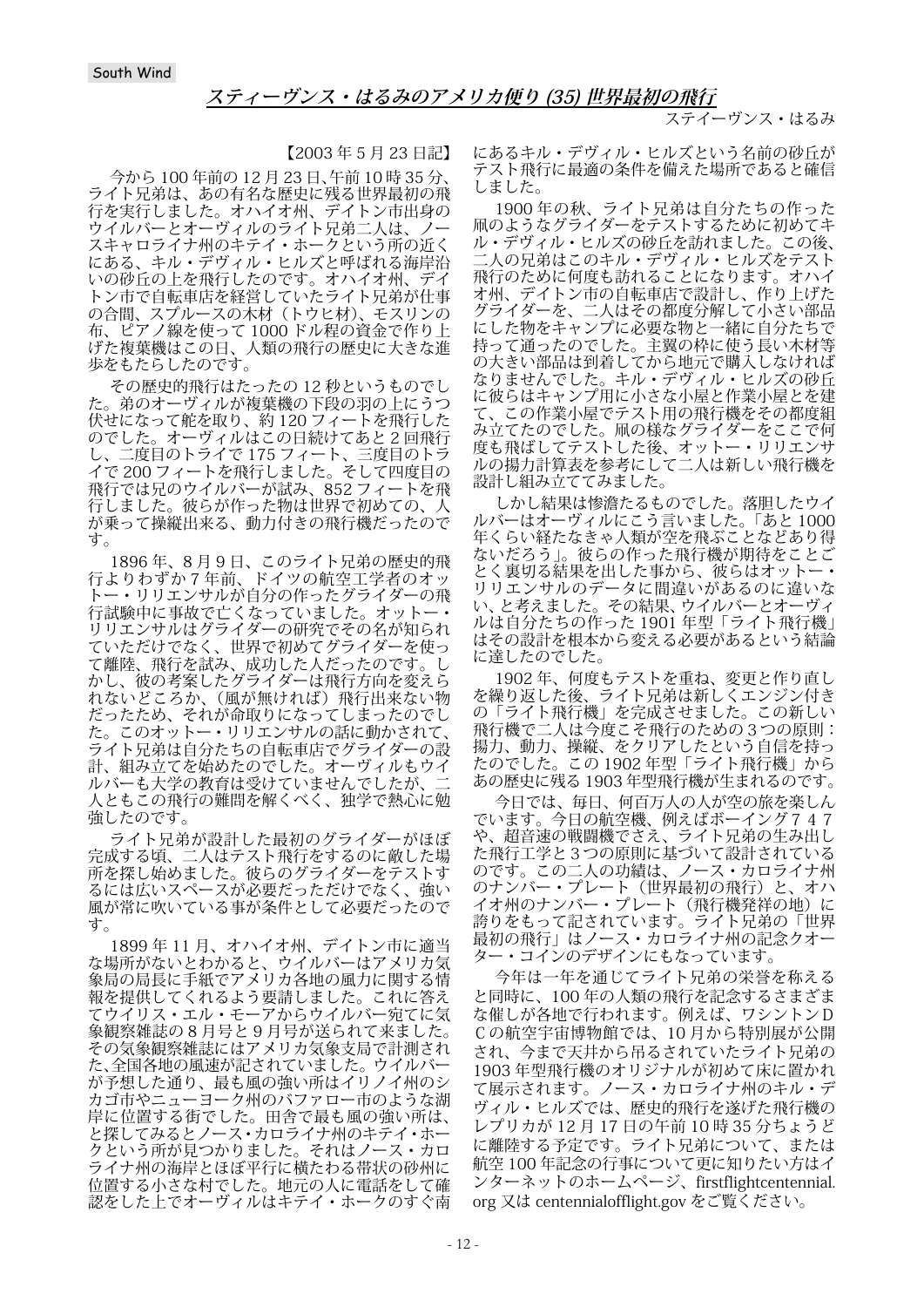#### **A letter from the U.S.A. (35) First In Flight**

#### Harumi STEPHENS

#### [May 23, 2003]

One hundred years ago, on December 17, 1903, at ten thirty five in the morning, the famous first flight in history by the Wright Brothers took place. The Wright Brothers, Wilbur and Orville of Dayton, Ohio flew over the sand dunes on the coast of North Carolina at a place near Kitty Hawk called Kill Devil Hills. A biplane that the Wright Brothers built with spruce wood, muslin cloth, and piano wire for about one thousand dollars made a major breakthrough in the history of aviation that day.

The historical flight lasted for a mere 12 seconds. With younger brother Orville laid prone on the center of the lower wing, piloting, the biplane flew approximately 120 feet. Orville proceeded with two more flights on this day. He flew 175 feet on the second try and 200 feet on the third try. On the fourth try, older brother Wilbur flew 852 feet. It was the first manned, powered flight in history.

On August 9, 1896, only seven years prior to the Wright Brothers' historical flight, a German aeronautical engineer lost his life during his experimental glider flight. Otto Lilienthal was famous for glider research and the first man to launch himself into the air and fly. However, the glider he designed lacked the ability to direct or initiate the flight, which proved fatal. Intrigued by Otto Lilienthal's story, the Wright Brothers began to design and build gliders at their little bicycle shop in Dayton, Ohio. Although neither Orville nor Wilbur had gone to college, they self-educated themselves extensively to solve the existing problem of flying.

When the Wright Brothers had almost completed their first engineered glider, they started searching for an ideal testing site. To test their gliders, not only did they need a wide-open space, but also they needed strong steady wind. Not being able to find an ideal place in Dayton Ohio, Wilbur wrote to Willis L. Moor, chief of the U.S. Weather Bureau, in November 1899, requesting information on winds in various parts of the States. Willis L. Moor then sent Wilbur copies of the August and September issues of Monthly Weather Review. The Weather Review included wind speeds recorded at Weather Bureau stations across the country. As Wilbur expected, most windy places you could find were lakeshore cities like Chicago, Illinois and Buffalo, New York. The windiest rural spot he could find, according to the Weather Review, was the place called Kitty Hawk, North Carolina. It was a remote village situated on the ribbon-shaped sandbank that was almost parallel to the North Carolina shore. After confirming with the locals by telephone, Wilbur was convinced that the sand dunes called Kill Devil Hills, just south of Kitty Hawk, had ideal conditions for their experiments.

In the fall of 1900, the Wright Brothers traveled to Kill Devil Hills for the first time to test their kite-like glider. Following this initial trip, the brothers traveled to Kill Devil Hills many times for their experiments. Each time, they carried most of the parts of the disassembled kite/glider they engineered in their bicycle shop in Dayton, Ohio, along with camping materials. Large pieces such as the long wood piece used for the wing frame had to be purchased locally once they arrived Kill Devil Hills. On the dunes of Kill Devil Hills, they built a small camp house and a workshop, where they assembled their experimental machine each time. After flying the kite/glider hundreds of times there, they designed and built a new Flyer based on Otto Lilienthal's lift table. They tested their new "Flyer," and the performance was poor. Discouraged, Wilbur made a remark to Orville that, "Not in thousand years will man ever fly!" The poor performance of their "flyer" was not even close to what the brothers expected, and this experimental flight led them to believe that Otto Lilienthal's data was inaccurate. Wilbur and Orville realized that their 1901 "Wright Flyer" needed significant engineering modifications.

In 1902, after countless repetitions of testing, modifying and rebuilding, the Wright Brothers completed a new engine-equipped "Wright Flyer." This time they were confident that they had mastered the three principles of flight: lift, power and control. From this 1902 "Wright Flyer," the historical 1903 Flyer was created.

Today, millions of people enjoy traveling by air each day. Today's aircraft, such as the Boeing 747, or even a supersonic warplane, is designed based on the Wright Brothers' engineering and principles of flight. Their legacy is proudly carried on the license plates of North Carolina ("First in flight") and Ohio ("Birth place of aviation"). The Wright Brothers' "First Flight" is also on the Commemorative State Quarter for the state of North Carolina. Throughout this year, many special events are taking place to honor the Wright Brothers and to celebrate one hundred years of aviation. For example, at the National Air and Space Museum in Washington, D.C. there will be a special exhibition and the original 1903 Flyer, which had been suspended from the ceiling, will be displayed at floor level for the first time. In Kill Devil Hills, North Carolina, a flying replica of the historic aircraft will take off at precisely 10:35 AM on December 17. You can learn more about the Wright brothers and the centennial celebration by visiting [firstflightcentennial.or g] or [centennialofflight.gov] on the Internet.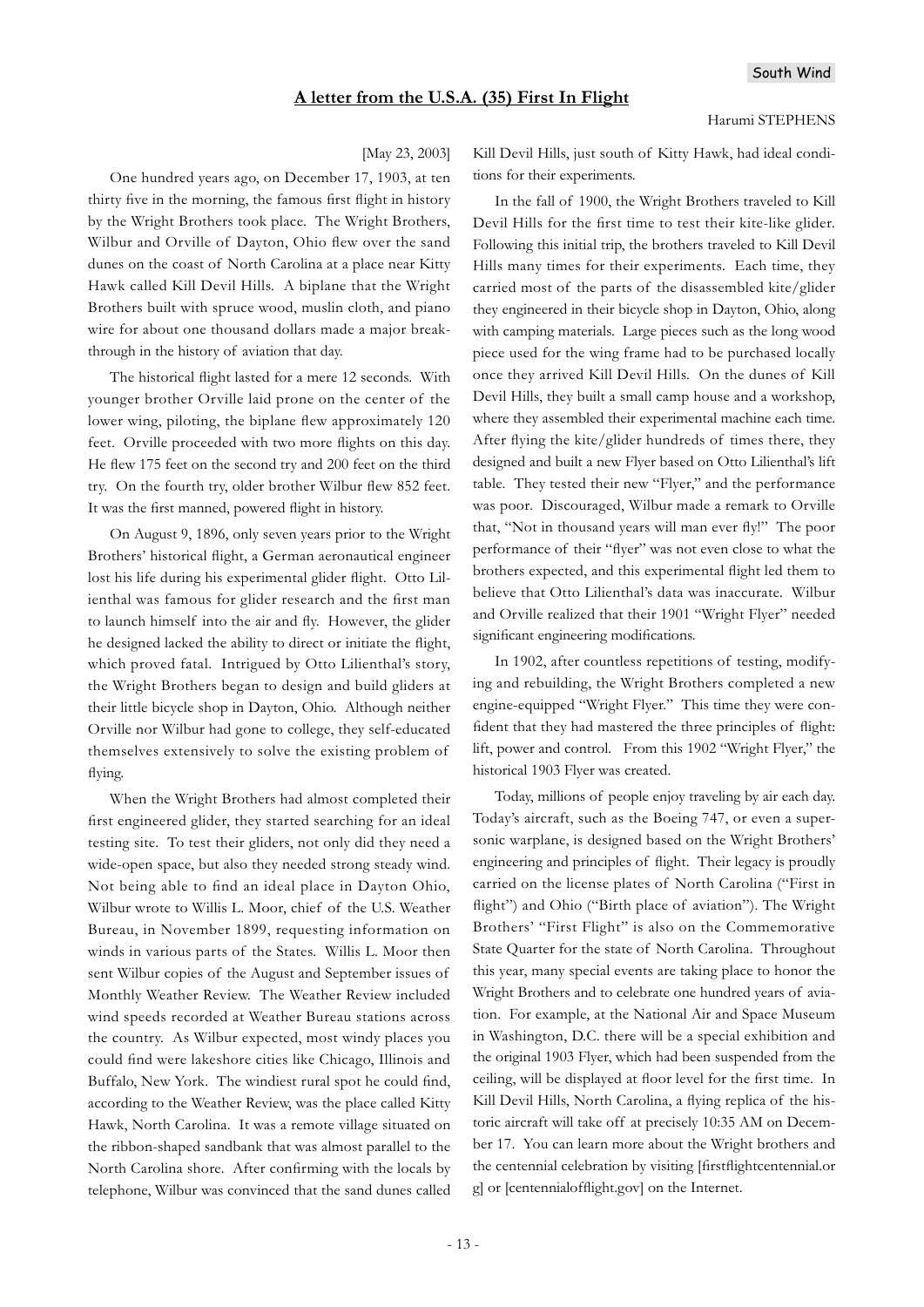$[2003 \, 455 \, 423 \, 617]$ 

一百年前, 1903年12月17日上午10:35, 莱特兄 弟威尔伯和奥维尔进行了有名的历史性飞行。他们 从俄亥俄州 Dayton 市来到北卡罗来纳州靠近 Kitty Hawk 的海岸边, 在 Kill Devil Hills 沙丘上空作了 飞行。莱特兄弟花了约1千美元以桧木、平纹细布、 钢琴线做成的双翼机在那一天实现了飞行史上的重要 突破。

历史性的飞行持续了12秒, 弟弟奥维尔伏坐在双 翼机下层的中央操纵,飞行了约120英尺。奥维尔接 着试飞了两次, 第二次 175 英尺, 第三次 200 英尺。 第四次由哥哥威尔伯试飞,飞行距离达852英尺。这 是历史上首架载人动力飞机。

在莱特兄弟历史性飞行的7年之前, 1896年8月 9日, 一名德国航空工程师在滑翔飞行实验中丧生, 他就是有名的滑翔机研究者 Otto Lilienthal, 是第 一个乘滑翔机飞上天空的人。但他研制的滑翔机不能 改变飞行方向, 而且离开风就不能飞, 这是致命的弱 点。Otto Lilienthal 事件激起了莱特兄弟的兴趣, 他们开始在自己小小的自行车厂里设计组装滑翔机。 威尔伯和奥维尔均没上过大学,他们靠自学解决了通 向飞行之路上发生的种种问题。

当莱特兄弟即将完成他们设计的第一架滑翔机时, 他们开始寻找理想的实验场地。为了测试他们的滑翔 机,不仅需要宽阔的空间,而且需要强风。

在俄亥俄州 Dayton 市找不到理想的地点, 威尔伯 于是在 1899年11月写信给美国气象局局长 Willis L. Moor, 请求提供美国各地的强风信息。Willis L. Moor 给威尔伯寄来了8月和9月的气象观察杂志。气 象观察杂志记载了各气象分局测定的全国各地的风 速。不出威尔伯所料,大部分风场位于伊利诺伊州 芝加哥、纽约州 Buffalo 等湖畔城市。他找到的最强 劲的农村风场是北卡罗来纳州的 Kitty Hawk 。这是 个偏远的村庄, 坐落在几乎与北卡罗来纳州海岸平行 的沙丘上。威尔伯给该地打电话询问情况后,确信 Kitty Hawk 南边的 Kill Devil Hills 沙丘, 具备他 们实验所需的理想条件。

1900年秋天, 莱特兄弟第一次来到 Kill Devil Hills 沙丘试验他们的风筝型滑翔机。在此初次行程 后, 莱特兄弟又多次到Kill Devil Hills进行了实验。 每次他们都带去了在自己的自行车厂制造的大部分风 筝型滑翔机零部件及露营所需的物品。大件物品,如 机身、机翼框架的木料,则在当地购买。他们在Kill Devil Hills 沙丘上建起了临时房屋和工作棚, 每次 都在此组装实验机。在此进行了一百多次风筝滑翔机 飞行后, 他们参考 Otto Lilienthal 的飞行记录, 设 计制造了一架新"飞行者"。

他们试验了新"飞行者", 但结局悲惨。威尔伯失 望地对奥维尔说: "人类要在一千年以后才能飞翔。 "飞行者的悲惨结局打破了他们的希望, 使他们相信 Otto Lilienthal 的数据是有错误的。威尔伯和奥维 尔认识到, 需要对 1901" 莱特飞行者 "作重大改进。 1902年, 经过无数次实验、改进、重造, 莱特兄弟完 成了新的带发动机的"莱特飞行者"。这次,他们确 信已经达到了航空 3 原则, 即飞行、动力和控制。在 1902" 莱特飞行者 " 的基础上, 又产生了具有历史意 义的 1903 飞行者。

现在,每天都有几百万人乘坐飞机。今天的飞机, 如波音 747 及超音速战斗机都是根据莱特兄弟创造的 飞行工学及飞行3原则设计的。北卡罗来纳州的金属 铭牌"首次飞行"和俄亥俄州的"航空技术诞生之地 "标志着他们的功绩。俄亥俄州的纪念币的图案也是 莱特兄弟的首次飞行。在今年, 举行很多活动以纪 念莱特兄弟和庆祝飞行历史100周年。华盛顿国家航 空宇宙博物馆将从10月起举办专题展览,至今一直 悬吊在天花板下方的1903 飞行者原件, 将被首次放 置在地板展出。在北卡罗来纳州 Kill Devil Hills , 该历史性飞机的复制品将在 11 月 17 日上午 10:35 起飞。如果你想更多地了解莱特兄弟和一百周年庆 祝活动, 请访问 [firstflightcentennial.org] 或 [centennialofflight.gov] 网站。

「翻译:王 菲]







International Association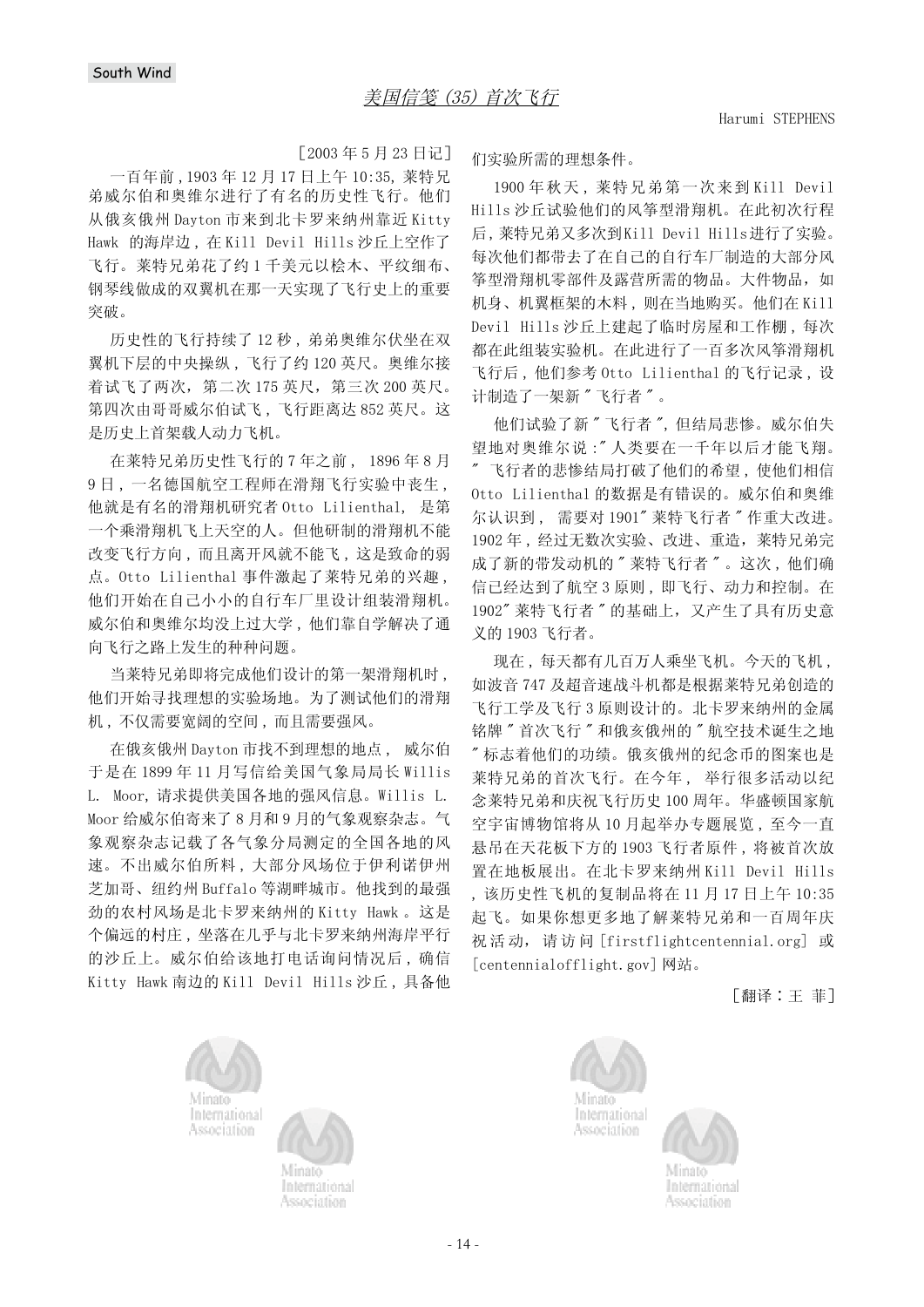#### 外石 弥生(日本)

【2003 年 6 月 21 日記】

イースター休暇が終わると NZ は事実上、夏の終 わり宣言となります。今年のイースター休暇はアン ザックデーの休暇とつながり、3 日間の有給を使い 11 日の長期休暇にして過ぎ去る夏を謳歌した人が 少なくありませんでした。

日本同様、四季のある NZ ですが、春夏秋冬どの 季節が好きかを尋ねて「冬が好き」と答える人がいっ たい NZ にはどれだけいるのだろうか・・・。オーク ランドは気温5度を下回ることはまずなく、日本の 冬と比較すれば寒さが厳しいとはいえませんが、NZ の冬は雨が多く、湿度が高くなるので耐えず除湿に 気を配らなければ、部屋やタンスの衣類がかび臭く なります。天気も、晴れのち豪雨、のち晴れ、のち 曇り、のち雨等々・・・、パターンが読めません。こ のような天気を「女心と冬の空」とは言わせません が、何とたとえたらよいのでしょうか。やはり NZ は眩しい太陽と白い雲がたなびく青い空しか似合わ ないと私は思うので、冬は大嫌いと言っても過言で はありません。

さて、今年は秋口より水不足から電力供給の危機 にさらされていました。ガスエネルギーの依存度は 低く、電力が途絶えたら暖房、シャワー、調理、給 湯にも支障が出てきますし、国民には 10%の省エ ネが義務づけられ、街のネオンの照明もおとされま した。ライフラインであっても供給不足になれば企 業が勝手に値上げしてしまいますから、水産加工工 場では雷力料金の値上げから操業停止に追い込まれ たところもあったくらいです。日本はなぜかエネル ギー不足に陥るのは夏であり、冬に危機が迫った事 は過去にあったでしょうか。

日本の夏の電力不足と、NZ の冬の電力不足・・・。 季節は違えども、時期は同じ、北と南半球では同じ 問題を抱えているようです。

NZ の人口は増え続け、先日は 400 万人を越え たと報道がありました。現在、アジア系は27万人 程度ですが、これが 2012 年になると 60 万人を越 えると試算されています。ということは、その試算 通りに人口が増え続けることを想定して政府は電力 供給対策を立案しているのだろうかと心配になりま す。一方、世界都市の住みやすさ調査では、オーク ランドは前回の6位から一位上がりコペンハーゲン、 フランクフルト、シドニー、ベルンと並び 5 位に ランクされました。これには政治、社会、経済、医 療、教育、交通等の 39 分野の調査結果によるもの だそうですが、1 位のチューリッヒや 2 位のバンクー バー、ウィーン、ジュネーブの次にランクされるほ ど、快適なのかとは実際の住人は知るすべはありま せんね。

幸い降雨量は順調に増え続け、クライシスの終 了宣言が数日前に出されました。やれやれ、これ で冬を越せるメドがたったと一安心、さて冬至は何 時だったかしら・・・。それが今日だと知り、なんと なく気分まで晴れてきました。今日はロングナイト で明日はショーテストディ(昼間が一番短い日=冬 至)。NZ では二日間にまたがった表現をしています。 もういくつ寝ると夏になるのだろうか・・・。明日は かぼちゃでも食べるとしよう。

NZ には珍しい野菜や果物が沢山あります。また 日本の品種も日本名のまま浸透しているものも珍し くありません。サツマ(みかん。因みにサツマ芋は クマラと呼んでいます)、フユ(柿)、フジ(りんご)、 ダイコン、ナシ、ミズナ、ワサビ、シイタケ、エノキ、 ゴボウ等々・・・。そしてかぼちゃは 3 種類あります。 パイナップルパンプキン、機会があったら是非お試 し下さい。







<sup>a</sup>ssociation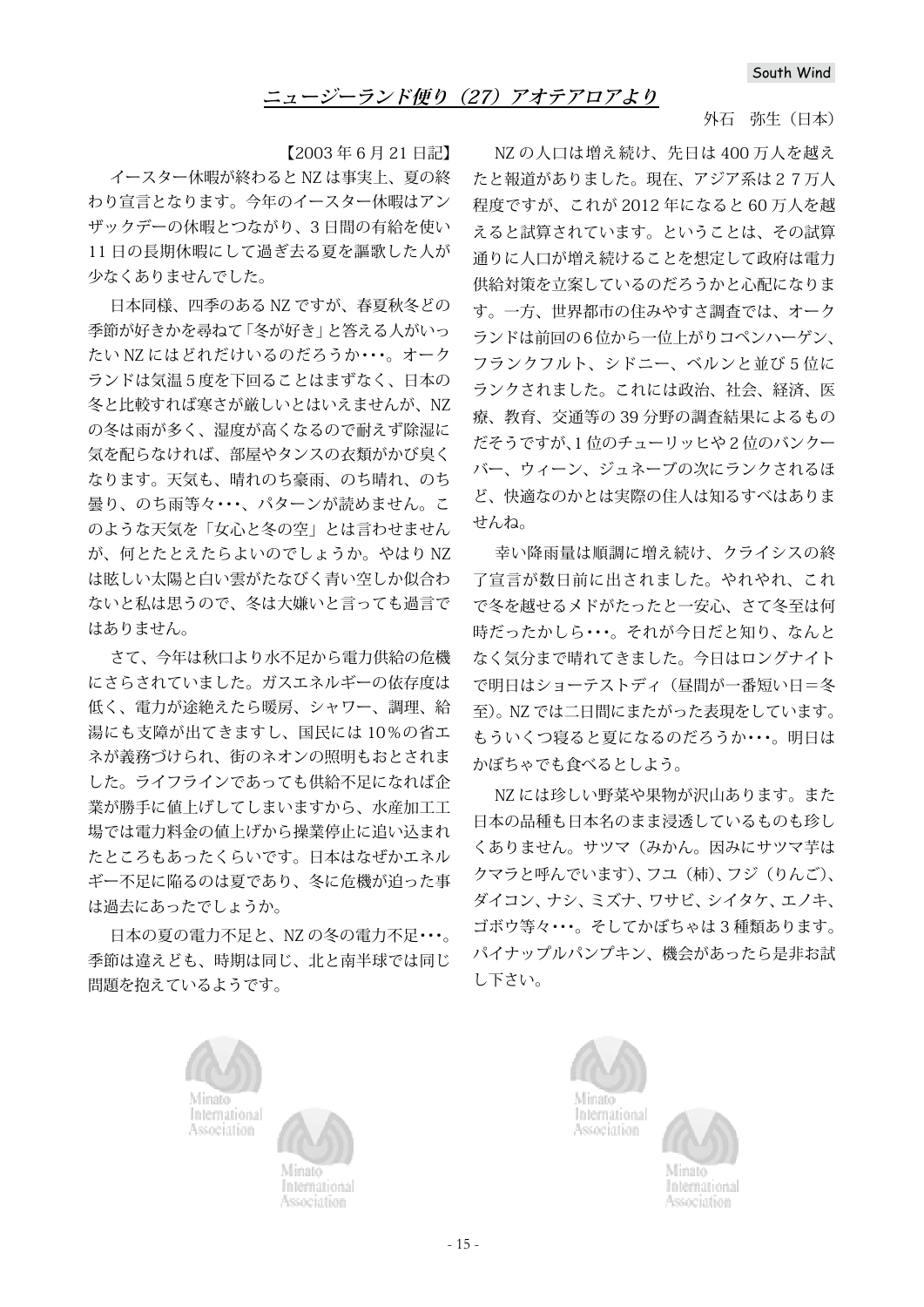#### **A letter from New Zealand (27) Hello from Aotearoa**

#### Yayoi SOTOISHI (Japan)

#### [June 21, 2003]

When the Easter holiday is over, it hints at the end of the summer season in New Zealand. As the holiday this year was connected with Anzac Day, there were not a few persons who enjoyed the end of summer by making use of a long eleven-day vacation, including their three paid holidays.

There are four seasons in New Zealand, as in Japan, but when asked which season they like best, spring, summer, autumn or winter, I can't tell how many residents may reply "I prefer winter." In Auckland the temperature seldom falls below 5°C. Compared with winter in Japan, it is not so terribly cold. During the winter in New Zealand, however, there is a lot of rain and high humidity. So, unless they use a dehumidifier, rooms and clothes in chests of drawers get a musty smell. The weather is difficult to forecast because it's changeable, for example from fine to heavy rain, then fine, then cloudy, then rain, etc.... I don't want to say such weather conditions "are as fickle as a young girl's heart or an autumn sky," but what do you think is a good phrase for these weather conditions? I think that a dazzling sun and a blue sky with floating white clouds is the most suitable for New Zealand, and it is not too much of an exaggeration to say that I hate the winter there.

By the way, we have been facing an electricity supply crisis due to a shortage of water since autumn this year. In New Zealand, where dependence on gas for energy is low, we suffer some difficulties with heating, showering, cooking and hot-water supply when electric power is cut off. This season, the public was obliged to cut energy usage by 10% and neon illumination in the city was turned off. Even for necessary facilities, the power companies unilaterally raise electric rates when there is a shortage. Because of the rising electric costs, some marine product processing plants were forced to suspend operation. In Japan, energy shortages happen in summer. Do you know whether Japan has ever faced a crisis in winter? Energy shortages in summer in Japan and winter in N.Z…. The northern and southern hemispheres seem to have the same problem at the same time although their seasons are opposite.

It was reported that the population of N. Z. continues to increase and exceeded four millions some days ago. There are about 270,000 Asian residents at present and it is estimated that the number will exceed 600,000 in the year 2012. With regard to this issue, I am concerned about the possible electricity supply measures that the Government should take on the assumption that the population will increase as expected. Research on a pleasant living environment in the world's cities shows that Auckland was one rank up from its previous sixth place and is now equal with Copenhagen, Frankfurt, Sydney and Berlin. I hear that this ranking was the result of research conducted in 39 fields such as political, social, economic, medical, educational and traffic issues. But local people have no way to confirm that the real living environment in Auckland is as comfortable as those ranked above it: Zurich at the top, Vancouver second, Vienna third and Geneva fourth.

As the amount of rainfall fortunately continued to increase, the end of the electricity crisis was declared several days ago. Finally I felt relieved to that we would manage to pass this winter. I wonder when the winter solstice is…? When I learned it was today, I felt refreshed, too. Today is the longest night and tomorrow is the shortest day (winter solstice means the shortest day of the year). In New Zealand this expression is used for a two-day period. How many nights do we have to sleep until summer comes? Tomorrow I would like to eat pumpkin. There are many unique vegetables and fruits in New Zealand. It's not rare for Japanese produce to be introduced with the original Japanese names. Some examples are satsuma (orange; sweet potato is called kumara), fuyu (persimmon), fuji (apple), daikon (radish), nashi (pear), mizuna (potherb mustard), wasabi (horseradish), shiitake (shiitake mushroom), enoki (hackberry), gobou (burdock), etc… -and there are three kinds of pumpkin. Don't miss trying pineapple-pumpkin if you have a chance.

[Translated by: N. NARITA]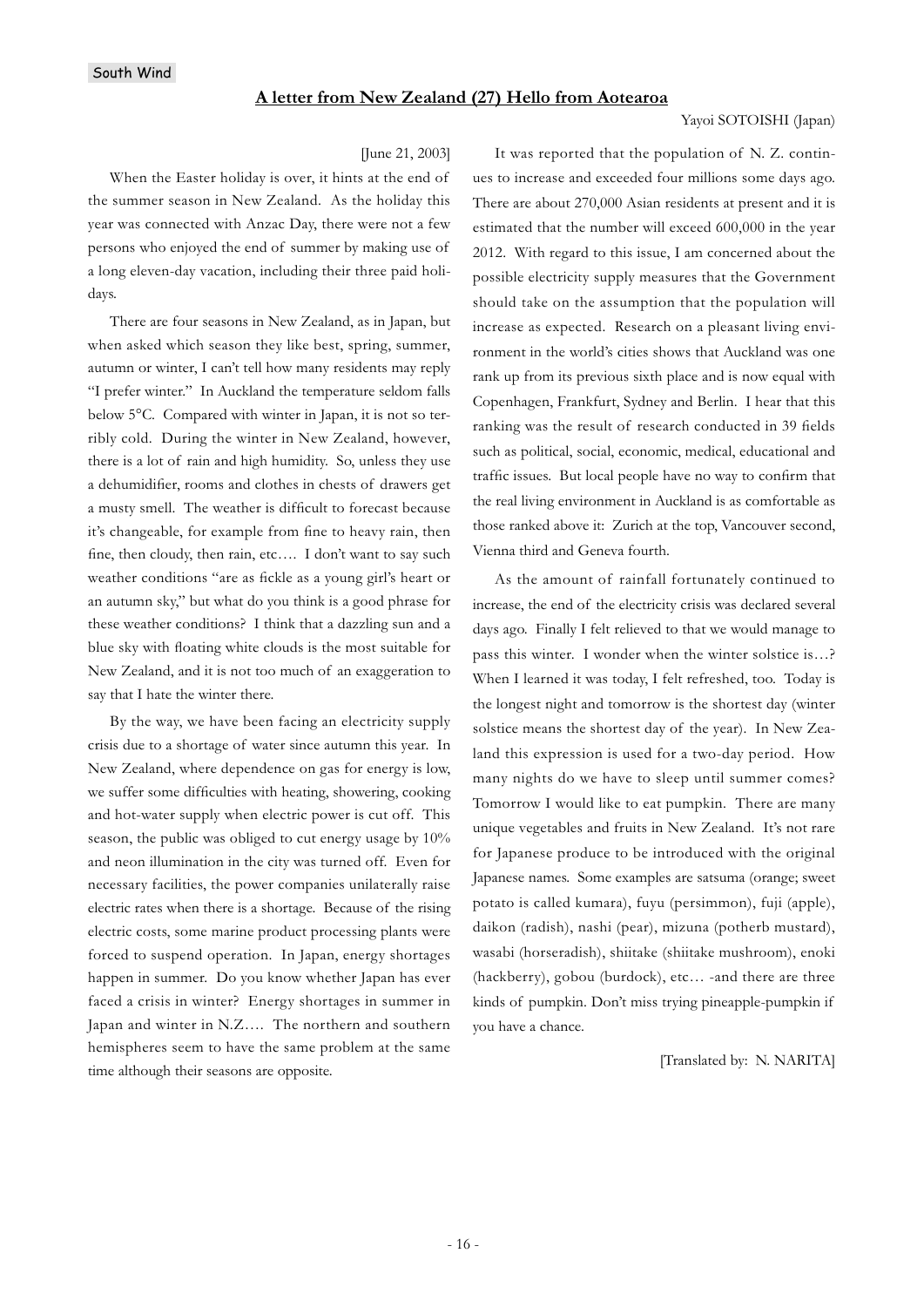#### 外石 弥生(日本)

[2003年6月21日记]

在 NZ 放完了复活节後实际上可宣告夏季已结束了。 今年复活节之休假与抗战纪念日相连, 有不少人讴歌 著请几天假, 就可过个11天的长期夏季休假。

NZ 与日本同样, 有分明的四季, 如有人问春夏秋 冬喜欢的是那一季如回答是冬季者, 我想知道那位人 士, 到底在 NZ 呆了多久。在奥克兰温度不会低於 5 度以下,与日本相比并不算是严冬, NZ 的冬季多雨只 要温度一升高湿气就重, 得注意除湿, 否则房间衣橱 就会发出霉臭味。另外天气也是变化多端, 晴後豪下 雨,而後晴,而後阴,而後雨,搞不清个固定形式。 虽不能说这样的天气如女人心, 那又该如何比喻才恰 当呢? 这样说最讨庆冬季也不算讨言。总而言之, 我 想 NZ 只适合眩辉的太阳和层层翻涌白云。

一般来说对瓦斯能源之依存度不高。呀!今年秋冬 而临到水力发电的供给危机。但对电力能源中断, 暖 气, 洗澡淋浴, 烹调, 热水之供应, 就出了问题, 政 府呼唤国民节约10%的能源, 街上的霓虹灯也都折取 下来。生活必需能源供不应求,企业也任意提升价钱, 甚至影响到, 水产加工场因电费涨价而被迫停止机器 转动这种程度, 日本为何只有夏季而临到能源不足之 危机过去在冬季是否也遭遇到这种危机过呢?

南北半球都而於著相同的问题。季节虽不同,但时

期是相同, 日本夏季电力不足和 NZ 的冬季电力不足。 NZ 之人口一直遂渐在增加, 前不久才报道人口已超过 400 万人。现在亚洲系人口有27 万人如按照这个试 算方式到 2012年人口就会超过 60 万人。因此政府担 心如果按照这计算方式推想政府就立案电力供给之对 策吧! 在世界都市生活起居快适度之调查中, 奥克兰 在前一次调查是排第6名, 这次提升了一名次於哥本 哈根, 富兰克福鲁德, 西尼, 柏林, 排行第五名, 这 报告是由政治, 社会, 经济, 医疗, 教育, 交通等39 项目的调查结果。

幸好, 降雨量很顺利, 继续增加前几日发表了危机 结束宣言。这下可好安心一下, 总算有了一个越冬的 心里准备。直到今天才知冬至何时到来, 心情多少就 晴朗一些。在NZ冬至是连跨二日的说法,今天最长 的一夜明天是最短的一天(冬至=白昼最短的一天)。 还要睡过多少天,才是夏天呀!明天是吃南瓜之日 吧!

在 NZ 有很多新奇的蔬菜水果。另外也有照日本原 名使用而於当她渗透之日本品种也不算很稀奇。有番 薯、橘子 (番薯另一别名叫古麻拉)柿子、苹果 (富士)、 萝卜、梨子、水菜、山榆菜、香菇、朴菇、牛蒡等。 另外南瓜有三种, 如有机会请试吃一下菠萝和南瓜。

「翻译:和氣 由季]

## **日本語で話す会 / "Let's Chat in Japanese"**

港区国際交流協会では、日本語を勉強していても実際に話す機会がない外国人の方、新しく友だちを つくりたい、話題に興味をお持ちの外国人の方を対象に「日本語で話す会」を毎月第二または第三土曜日 に開いています。中級レベルでは身近な話題を中心に、上級レベルでは時事問題を中心にお話を進めます。 LCJ ボランティアスタッフがお待ちしております。ぜひ一度、ご参加ください。

日にち: 9月20日(土)、10月18日(土)、11月15日(土)午前11時~12時30分 場 所: 三田 NN ホール スペース D (港区芝 4-1-23)

If you do not have any opportunity to speak it out in spite of studying Japanese, or if you want to make friends, and have an interest in discussion/exchange of opinions, you are welcome to join our LCJ, "Let's Chat in Japanese," meeting. We have intermediate and advanced levels. Let's have great fun chatting in Japanese!!

Date: Saturdays, Sept. 20, Oct. 18 and Nov. 15

Time: from 11:00 a.m. to 12:30 p.m.

Place: Mita NN Hall, Space D, 4-1-23 Shiba, Minato-ku, Tokyo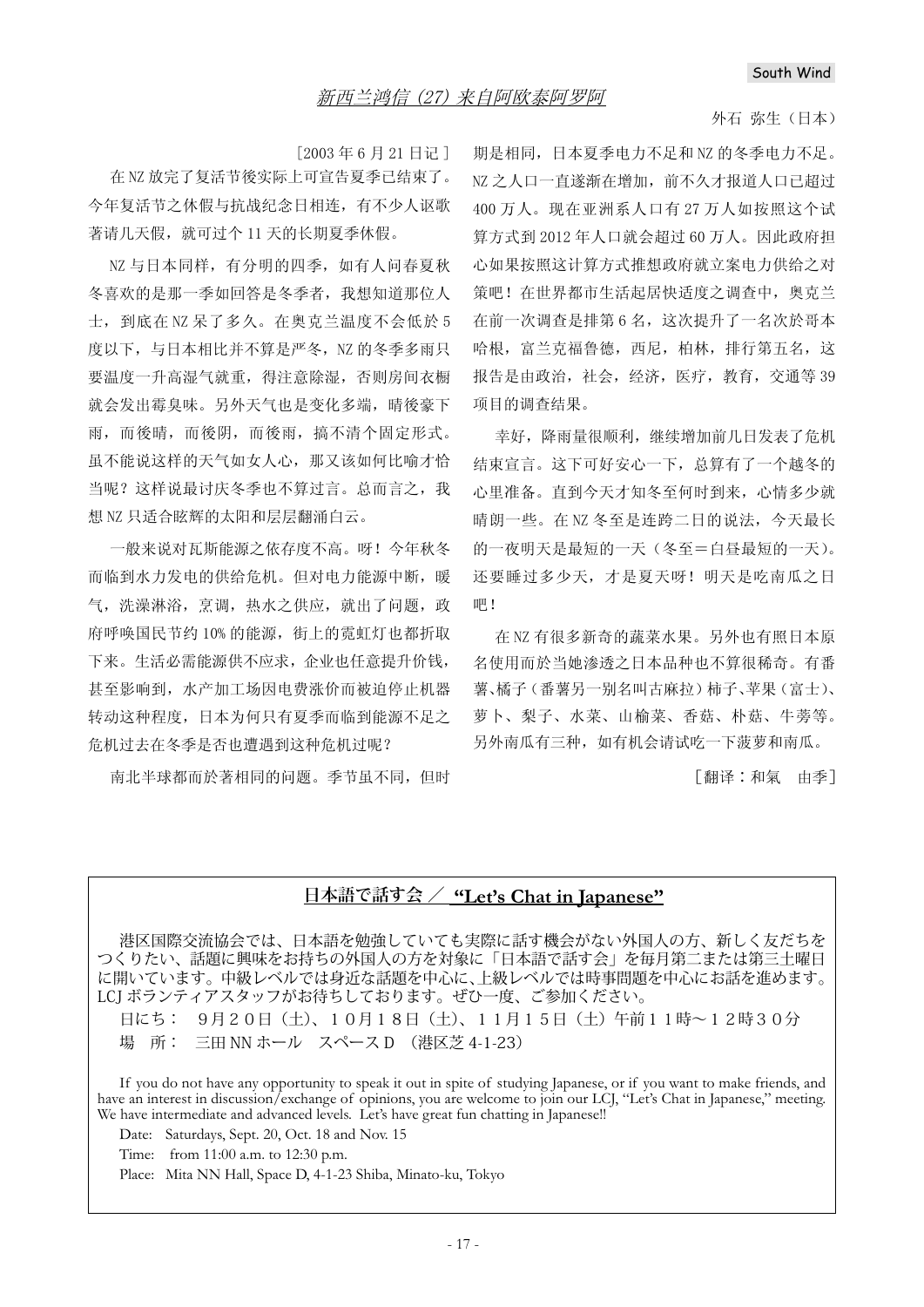### **レッツ・チャット・イン・ジャパニーズ (LCJ)**

池田 豊治 (LCJ スタッフ)

港区国際交流協会では、プログラムの一つ として、原則的には第三土曜日の 11:00a.m. ~ 12:30p.m. に、三田 NN ホール(港区芝 4-1-23)で「日 本語で話す会」(Let's Chat in Japanese)を開催して おります。

毎回、テーマ(たとえば、日本の行事とか、世 界のスポーツ事情など)を決めて、司会者を中心に、 あらかじめ用意したプリント(漢字には、ひらがな のルビが振ってあります)を参考に、日本人、外国 人それぞれが自分の意見を述べて、問題なり話題な りを発展させ、相互理解を深めていきます。

「日本では、まじめなことを話し合うという風潮 がない」と、ある大学教授が著書の中で述懐してお りますが、確かに、欧米などの学生に比べて、日本 の学生は自ら口を開くことを苦手としてきました。 (大学の授業などでも、教授が講義ノートを読みな がら講義を行い、学生がそれをノートに書き移すと いった形式が普通でしたから)

それでも、大学のゼミなどでは質疑応答があった り、討論をしたり、中学・高校あたりでは、肯定側 と否定側とに分かれて論争する、ディベートなども 盛んになってきております。

日本人の参加者からは日本のことをもっと伝え たい、外国の方々は自国のあれこれを知ってもらい たいのは当然で、日本語を習得中の在日外国人の皆 さんも、この会を利用して、日本語に慣れる手頃な 機会としてほしいのです。

この集まりは、いわゆるフリー・トークですから、 文化や、政治・経済・風俗・習慣など、まったく自 由気ままに発言できます。

身近な国際交流として、国籍を超えた友人ができ るチャンスでもあります。

変なイントネーションの近頃の日本語ばかりで なく、この集いでも年配の出席者もおりますから、 自然で、いわゆるネイティヴな日本語も耳にしてく ださい。

トーク・ライブは今、トレンドとして注目され、 TBS ラジオが平日の午後 10 時から、ゲスト・コメ ンテーターを招いて、リスナーと電話やファックス で激しい意見交換をしております。

当会でも、個性あるゲストが入れ替わりお越しく ださり、エンターテインメント性さえ醸し出せたら 最高です。

#### **Let's Chat in Japanese (LCJ)**

Toyoharu IKEDA (LCJ Staff Member)

One of the programs sponsored by MIA is "Let's Chat in Japanese," generally held on the third Saturday of the month from 11 AM to 12:30 PM at Mita NN Hall (4-1-23 Shiba, Minato-ku). A theme (for example Japanese events, world sports information) is chosen for each meeting and a printed sheet is prepared in Japanese (with kana readings shown for the kanji). The moderator leads the discussion, referring to the prepared sheet, and Japanese and foreigners present their opinions, developing the theme through discussion of problems to deepen mutual understanding.

One Japanese university professor wrote in his book, "There is no tendency among the Japanese to discuss serious things." It is certainly true that, compared to university students in the US and other countries, Japanese students shy away from opening their mouths. (Even in university classes, it is usual for the professor to lecture, reading from his lecture notes, while the students copy these notes into their notebooks.) Even so, there are questions and answers and debates at university seminars and at the junior high and high school levels debate is quite popular, with the affirmative and negative sides arguing against each other.

Of course, Japanese participants want to tell others more about Japan and foreigners want others to know more about their countries and for foreign residents learning the language, these meetings provide a good opportunity to become familiar with Japanese.

The gatherings are based on free discussion, so participants are free to talk about culture, politics, economics, manners, customs - or anything else. This is a chance to make friends with no national boundaries, a near-at-hand form of international exchange. As older Japanese also attend these meetings, it is an opportunity to hear natural native Japanese, not only the strange intonation used nowadays.

"Talk Live," a program on TBS radio starting at 10 PM on weekday evenings, has been attracting attention as the current trend. The guest commentator for the evening holds intense exchanges of opinion with listeners by phone or fax. It would be great if a variety of individualistic guests would take turns attending our meetings and give them a feeling of entertainment.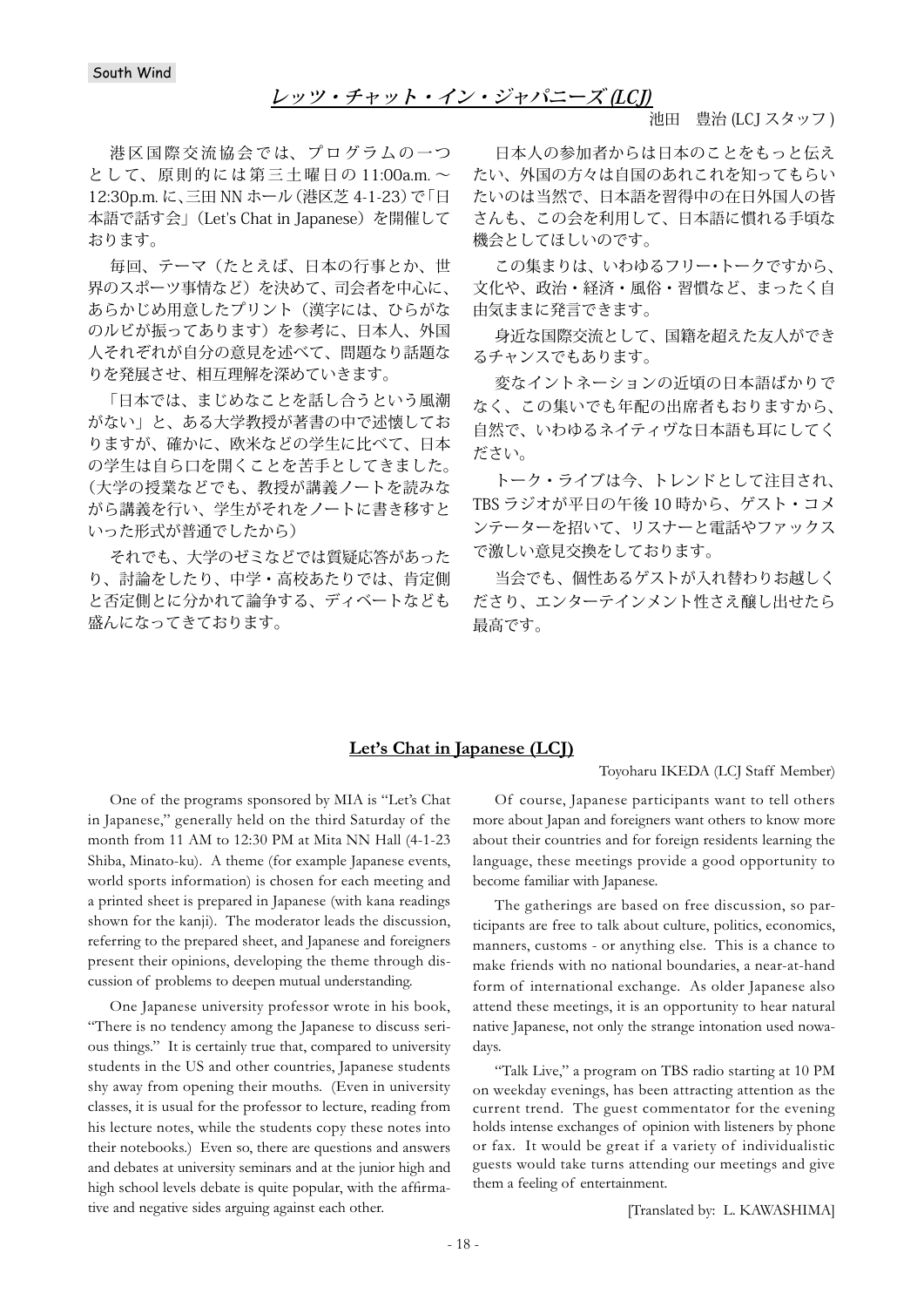### 让我们用日语进行对话 (LCJ – Let's Chat in Japanese)

池田 丰治(LCJ 成员)

作为港区国际交流协会工作的一环, 原则上每周第  $\equiv$  个星期六的 11:00  $\sim$  12:30 在三田的 NN 会馆 (地址: 港区芝 4-1-23) 举办 " 日语交流会 " 活动 (Let's Chat in Japanese).

每次活动都拟定一个题目(比如:日本的各种仪式 和活动、世界体育等等), 以主持人为中心, 参考事 先印好的资料(资料中有汉字的地方都用平假名标注 读音), 日本人和外国人各自陈述自己的意见, 随着 话题的展开, 加深相互理解。

某大学教授在著书中提到:"在日本, 没有谈论正 经话题的风气",的确,与欧美的学生相比,日本的学 生不善于主动开口,大学里的教学方式一般也都是由 教授读讲义,学生再将它转记到笔记本上。但是,目 前在大学的研究班里开展讨论、在初中和高中将学生 分为赞成和反对两组进行论争等形式正在日益增多。

在这个日语交流会上, 日本人可以介绍更多有关日

本的事情, 外国人可以介绍各自国家的风十人情, 对 于正在学习日语的外国朋友来说, 这是一个练习说日 语的好机会。

在这里,完全采用自由谈论的方式,参加者可以就 文化、政治、经济、风俗、习惯等话题自由发表意见。 这也是我们在日常生活中接触国际交流的机会, 可以 跨越国籍结识很多朋友。

在这里,不仅可以听到目前日语口语中出现的各种 不同的声调, 由于参加者中有许多年长的朋友, 因此 也能够接触到自然纯正的日语。

目前, 交谈作为一种新的时尚正在受到人们的注 目, TBS 广播电台周一到周五从晚上十点开始, 激请 喜剧嘉宾与听众用电话和传真讲行热烈的讨论。

我们这个集会也有许多富有个性的嘉宾前来参加, 必将使活动充满丰富多采的娱乐气氛。

「翻译:栗文霖ヿ

### 英語で異文化再発見 / **"Let's Rediscover Japan"**

港区国際交流協会では、英語による「異文化再発見」の会を毎月原則第二または第三土曜日に開いて います。

日本について、知っていると思っていても、まだ見落としていることがあるかもしれません。また、海外 のことを知ることで、日本のことを知ることもあるかもしれません。

このプログラムでは、毎回、スピーカーが一つの話題を提供します。スピーカーのお話を聞くだけで なく、参加者同士のフリーディスカッションの時間もあります。

興味をお持ちの方、ぜひ一度ご参加ください。新しい発見があるかもしれません。

日にち: 9月20日(土)、10月18日(土)、11月15日(土)午後1時30分~3時30分 場 所: 三田 NN ホール スペース D(港区芝 4-1-23)

This program for rediscovering Japan is conducted in English. Meetings are held monthly on the second or third Saturday. Can you fully and confidently express yourself when discussing Japan and your own country? There may be some things you have overlooked or features which you will want to reexamine after hearing someone else's ideas. Meetings include time for free discussion among participants. Everyone is welcome!

Date: Saturdays, Sept. 20, Oct. 18 and Nov. 15

Time: From 1:30 p.m. to 3:30 p.m.

Place: Mita NN Hall, Space D, 4-1-23 Shiba, Minato-ku, Tokyo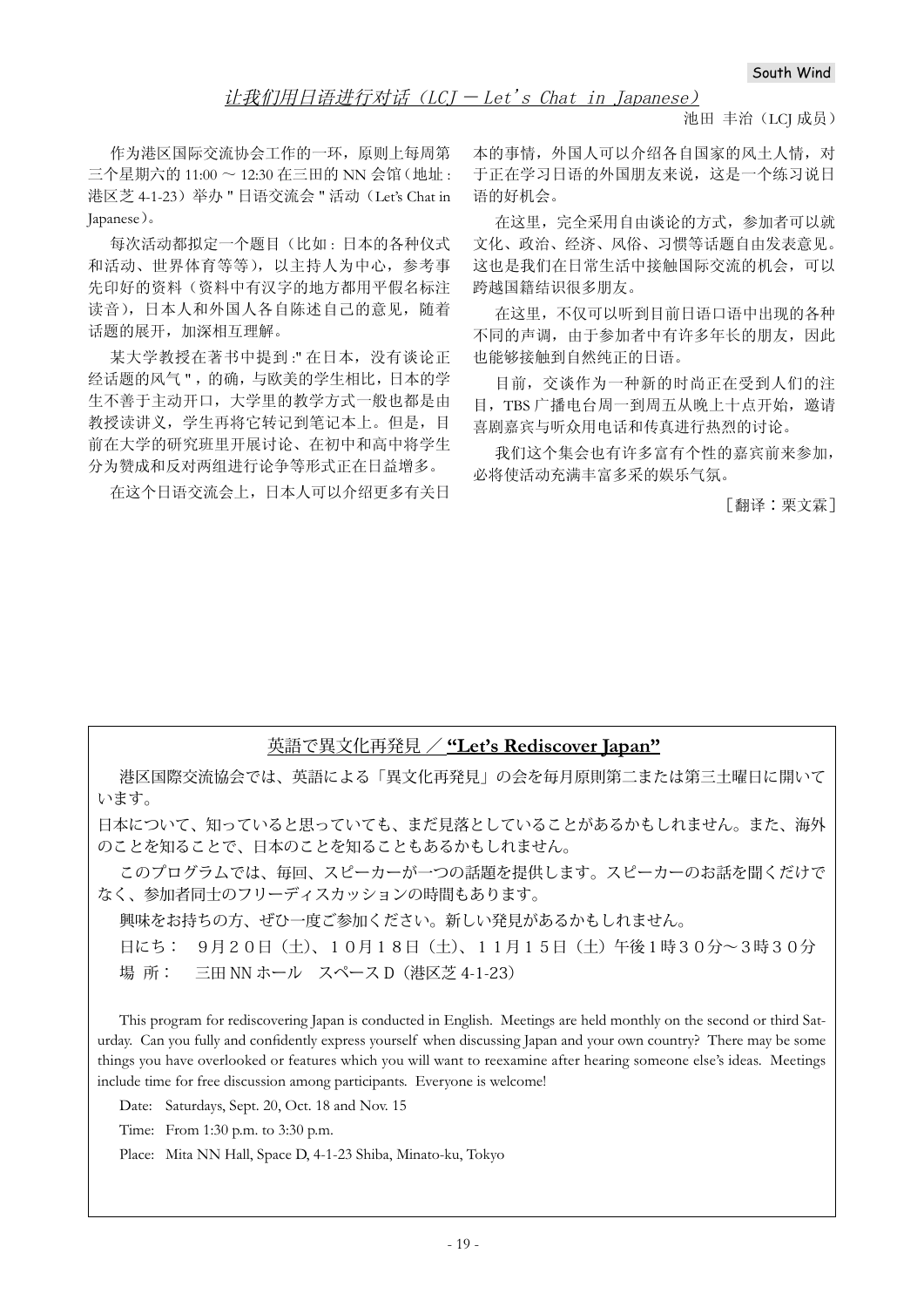### **South Wind 原稿 ̶ トイレ事情大募集**

昨今、口から摂取するものに対する意識が変わり つつある。多少の高価にかかわらず有機栽培野菜な どを求める人口が増えている。添加物や農薬への危 惧が人々を自然志向へと戻しているらしい。

では、自分の排泄物に対する意識はどうだろう。 摂取から排泄まで一貫して消化の様子を観察しな ければ真の健康管理とは言えないのではないだろう か。おむつからトイレに移りたがらない赤ん坊の中 には、自分の一部だと感じていた排泄物が水洗で消 されてしまうのを怖いと思うためという子もいるそ うだ。本能のままでいたら、人も他の動物同様、もっ と排泄物に愛着を持っていただろうか。

日本語では便所のことを、今では「トイレットま たはトイレ」、「WC」、「お手洗い」などと言うこと が多いようだか、中国語からの「厠」、主に女性語 としての丁寧な「ご不浄」、「はばかり」、「おちょう ず」、あるいは禅宗用語の「雪隠」などの別名も未 だ生きている。数多い呼び名に便所という場所に対 する感懐が察せられる。

These days many people have become more conscious of the sources of what they eat. More people look for organically grown vegetables, although they are usually more expensive than ordinary vegetables at the market. Concern about pesticides and additives is driving people toward natural foods.

Then, how about excrement? You can't be a perfect controller of your health unless you observe your diet from intake to excretion. I've even heard that some babies don' t want to give up diapers because they fear that something pushed out of their bodies is flushed away. If a human being still lived by instinct, would he feel more attached to his bodily waste just like some animals do?

Today, the lavatory is popularly referred to as "Toire<br>Toilet," "W.C," or "O-tearai or hand washing place" in or Toilet," "W.C," or "O-tearai or hand washing place" in Japanese. Just like in English, there are many other Japanese argotic appellations for it in addition to "Kawaya" from Chinese origin; "Go-fujo," "Habakari," and "O-chozu" that are often used by women in polite conversation; and "Secchin" from the one in the Zen Buddhist temple. The variety of appellations implies certain a perception of people toward the lavatory.

近来, 人们对摄入口中的东西所持有的意识正在逐 渐发生变化。尽管价格有点昂贵,但是购买有机栽培 蔬菜的人口却有增多。对添加物以及农药的危惧似乎 正将人们的意识归还到大自然。

那么, 人们对自己的排泄物又持有怎样的意识呢? 如果不是从始至终对从摄取到排泄的消化状况进行观 察的话, 是不是就谈不上是真正的健康管理呢? 在不 愿意从尿布排泄改为到厕所排泄的婴儿当中, 听说也 有将排泄物当成是自己身体的一部分,因害怕被水冲 走消失而感到恐惧的孩子。倘若随其本能, 那么, 人 也应该和其他动物一样, 对自己的排泄物更加留恋吧。

日语当中, 如今虽然把厕所多数称为 [toilet 或 者简称为 toile」、「WC」、「洗手间」等, 但是仍然使 用从中文来的「厕」以及主要作为女性用语的礼貌语 「不净」、「隐所」、「解手间」,还有禅宗用语的「雪隐」 等别名。如此为数众多的称呼,可窥知人们对厕所这 一场所的感怀。

和風便器に戸惑った経験を持つ外国人は多そう だ。公衆便所の壁にある落書きに嫌悪を覚えた人も いるだろう。卑近な例だが、ユーゴスラビアで公園 のトイレに入った夫が真っ赤な顔をして飛び出して きたことがある。小便器が高すぎて届かず、用を果 たせなかったらしい。旅先の用便で苦渋を味わった 人は存外多いのかもしれない。

サウス・ウィンド編集部内の雑談の中で、ひょっ とするとこうしたトイレ事情から、その土地の人々 の生活ぶり、衛生や健康に関する意識の違いなどが 浮かび上がってくるのではないか、という意見が出 た。

臭いものに蓋をせず、誰にも共通の生理現象を見 直し、感心したり驚いたりする各地でのトイレ事情 にまつわる投稿を大募集します。極めて個人的なこ の空間と時間で、哲学してみませんか?

サウス・ウィンド編集長:中野義子

#### **Your speculation about the world's toilets**

Many foreigners may have experienced an uneasy time with the Japanese-style flat lavatory. Some may have been fed up with filthy graffiti on the walls of public toilets. Allow me to give an example from my experience. While we were traveling in Yugoslavia, my husband rushed blushing out of a toilet in the public park. The fact was that the piss pot was too high for him to urinate into. Quite a few tourists may have been embarrassed by toilet troubles outside their home countries.

In idle conversation among the editors of South Wind, the idea came up of suggesting an investigation of what people have experienced in the world's lavatories. By so doing, we may be able to see different ways of living, different concepts of hygiene and health care among the people in the world.

We look forward to your contribution of articles featuring the toilet situations in the world that impressed you. Wouldn't you like to speculate on matters in the private time and space specially reserved for you?

Yoshiko NAKANO, Editor in Chief

#### South Wind 原稿 — 厕所情况大征稿

经历过面对日本式厕所而不知所措的外国人似乎 很多。想必也有人对公厕墙壁上的涂鸦深感厌恶吧。 举个浅近的例子, 我丈夫曾经在南斯拉夫的一个公园 里上厕所, 却憋红了脸从厕所里蹦了出来。因为小便 池太高够不着, 没办法解手。饱尝在旅途中解手之苦 的人说不定意想不到地大有人在吧。

我们 South Wind 编辑部在内部杂谈中, 有人谈到, 从这些厕所情况中或许可以获知当地人们的生活方式 以及对卫生、健康所持有的不同意识。

我们热烈欢迎大家积极投稿,畅谈类似于对于臭物 不盖盖子, 重新认识对任何人来说都共通的生理现象 及令人赞叹、令人吃惊的有关各地的厕所情况。在这 个极为隐私的空间和时间里, 不来探讨一下哲学之理 吗?

> South Wind 主编: 中野 义子 [翻译:蔡海东]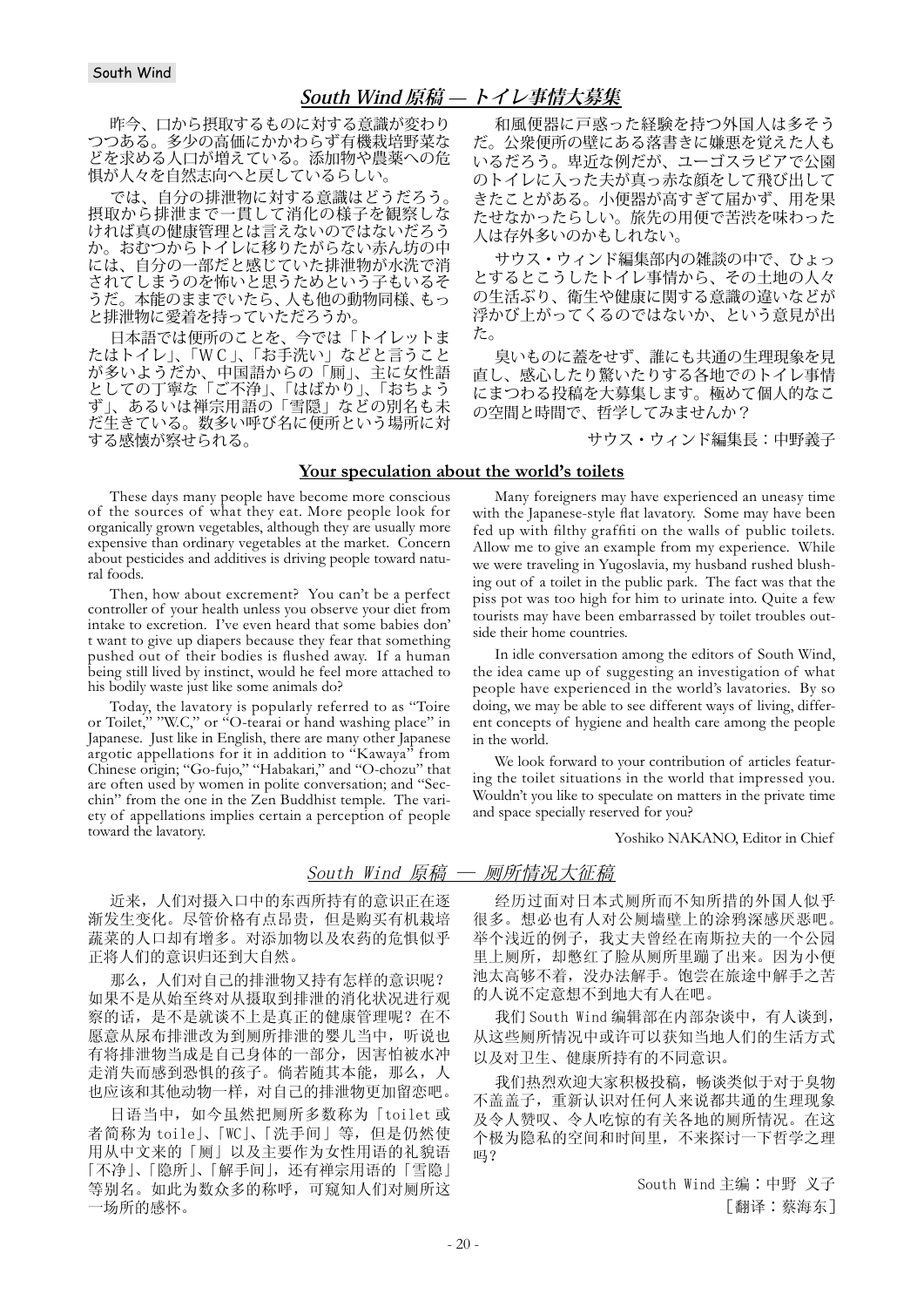### **編集後記**

『サウス・ウィンド』に寄稿された記事は日本語、英語、中国語だけでなく、内容に応じて、これまで西語、 仏語などその他の言語でも併せて掲載してきました。今号には初めてハングルが登場しています。趙さんが 自らの母国語をコンピューター入力してくれたものです。言語数が増えるに従って、煩雑さを増す編集作業 が伴います。視覚上、すっきりとした紙面配分も難しくなり、読者にとっては読み進み難いページも多くな ることでしょう。

編集会議ではこうした多言語併載に前向きな成果は出ているのだろうか、との意見をめぐって論議が展 開しました。結果、それらの言語を解さない者にとっては確かに読み辛くなるだろう反面、母国語ならでは の気安さで読める人に対して本人とは異なる文化に基づいた意見を知る機会を提供するのも本紙の使命と考 えようではないか、ということになりました。そして多言語季刊紙『サウス・ウィンド』が港区国際交流協 会の活動目標である異文化交流に深く踏み込むきっかけとなれれば幸いです。

編集長:中野 義子

#### **Post-script**

The articles in South Wind are usually carried in three languages: Japanese, English and Chinese. Sometimes they are translated into an additional language related to their content, such as Spanish or French. The present issue No. 39 carries a Korean version of an article that Mr. Cho Hyun-chul submitted in his own language as a contribution to South Wind.

The more different languages we have, the more complicated our editorial work becomes. It may result in more pages that readers find hard to follow due to the disproportionate amount of space required for the additional translation.

The Editors of South Wind discussed these problems to see if any positive reaction can be expected by printing the same article in several languages. Our conclusion was that it would be worth offering an opportunity to those who feel it easier to read the article in their own language and learn about the opinions of people from different cultural backgrounds, in spite of the fact that it may cause some discomfort to those who do not know the particular language.

We feel that South Wind may be able to play an active role in attracting more different people to attain the goal of Minato International Association by issuing the quarterly in several languages for better multi-cultural exchange.

Yoshiko NAKANO, Editor in Chief

### 编辑后记

给「南风」投稿的报导不只是日语、英语、中国语、到目前为止还根据内容同时刊载了西班牙语、法语等 其他语言, 在本期韩国语初次登场, 是赵先生把自己的母语给我们输入到电脑里的。随着语言数的增多, 而伴 随着编辑工作烦杂度的增加。在视觉上, 通畅的版面分布也会变难, 而且对读者来说看起来很麻烦的页数也有 所增多。

在编辑会议上展开了围绕刊载此类多国语言是否出现积极性成果之意见的讨论。结果是认为对于看不懂哪 些语言的人来说确实是看起来很麻烦。但相反,对于可以自如的看自己母语的人来说,给其提供了解与本人不 同文化之见解的机会,这不正是本刊的使命吗。为此多国语言的季刊「南风」如能成为深入港区国际交流协会 的活动目标, 即异国文化交流的开端, 将感到非常幸福。

> 编辑长:中野 义子 [翻译:张晓鸿]